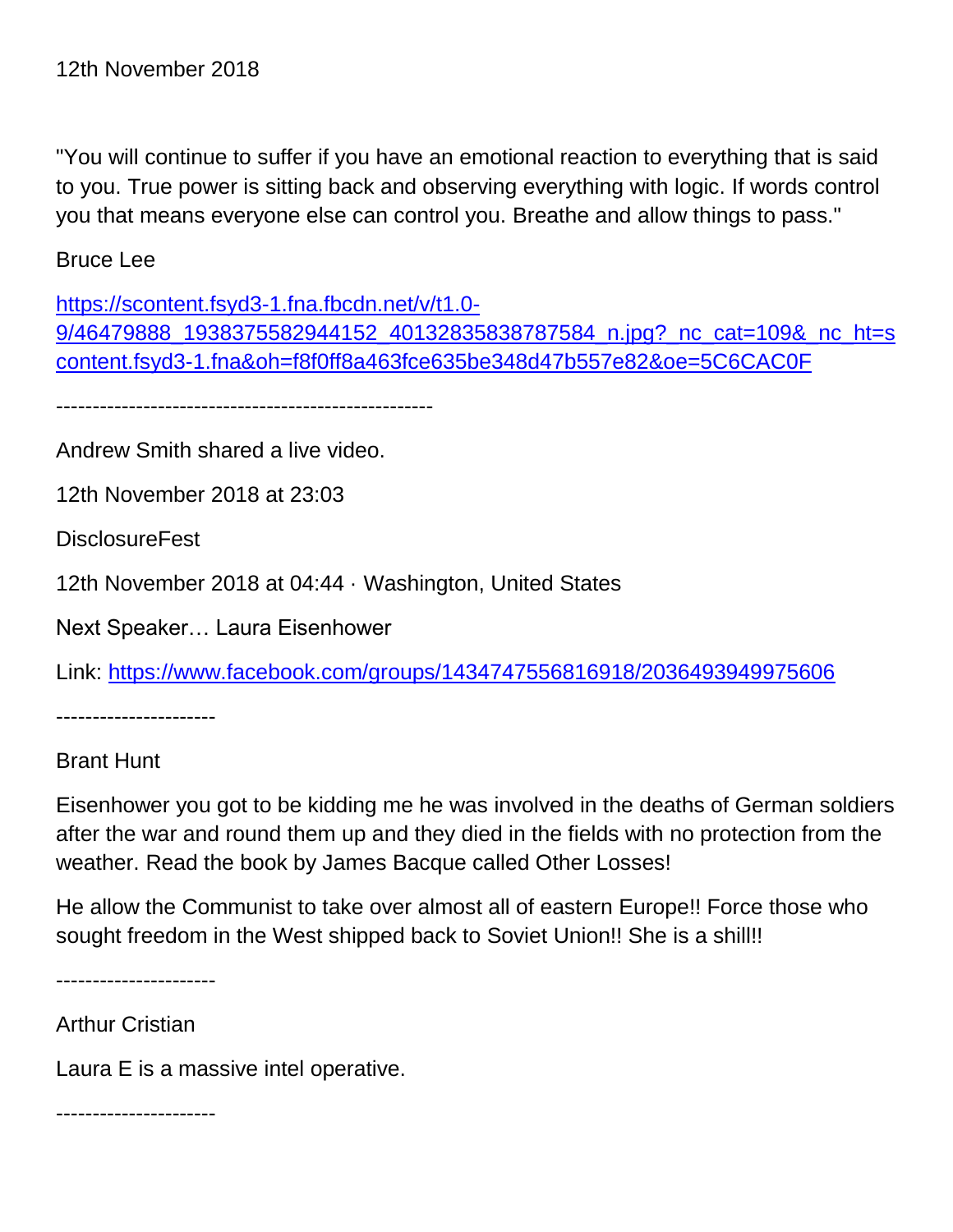#### Andrew Smith

Does anyone here actually know her personally? Or only by hearsay?

----------------------

#### Brant Hunt

No I do not know her but her father did many evil things and I know that he rose from a nobody that is her father in the military ranks. I would sense why is she suddenly speaking to those who follow Mark Passio? Which Mark Passio has no remedy either! The Constitution which he refers too has nothing to do with the common people! It was for the bloodlines! It is to lead people astray as most are!! Why do you not look into Raymond Karczewski? Most are not willing to get out of the system since they preach some time of Utopia to lead people astray! As you listen to her she is speaking about Eisenhower as though he was not involve in the power structure that is bullshit!! Eisenhower was one of the worst presidents this country has ever had along with the Roosevelts and W Wilson who alow the banking systems and to get us involved in World War one and two!! Stop worshiping these people!!

----------------------

Andrew Smith

I've talked with her personally, several times, including there in DC on Sunday.

## Photo:

[https://www.facebook.com/photo.php?fbid=1944535095627665&set=p.194453509562](https://www.facebook.com/photo.php?fbid=1944535095627665&set=p.1944535095627665&type=3&theater&ifg=1) [7665&type=3&theater&ifg=1](https://www.facebook.com/photo.php?fbid=1944535095627665&set=p.1944535095627665&type=3&theater&ifg=1)

----------------------

## Arthur Cristian

WAKE UP ANDREW - THE GREATEST LIES AND LIARS ARE THE ONES CLOSEST TO THE TRUTH. SHE HAS NO REMEDY THAT GETS MAN OUT OF "THE SYSTEM" IN THIS LIFE NEVER TO RETURN.

Talking to them every day, face to face, does not mean that they have not sold out. She was routed out by us many years ago. What she offers will only keep you and your children trapped in "The System" (CULT).

You are currently in and of a cult seeking a cult to get you out of a cult.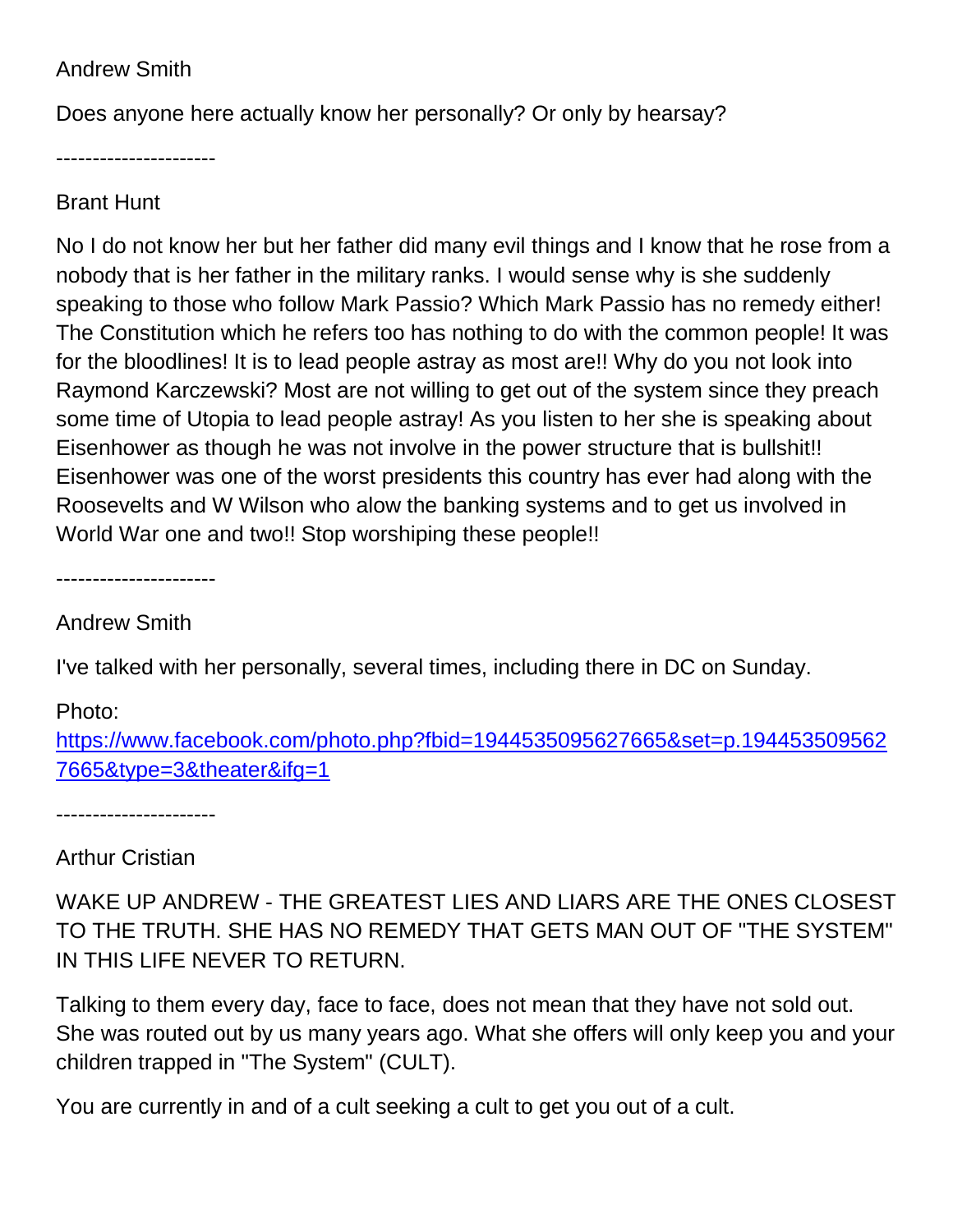The remedy is NO CULT = "NO "SYSTEM".

The true path is not following anyone, anywhere, anytime and to do so means you still have a deeply broken will.

Kindom is not a cult.

Kindom is all about the co-creation and expansion of undefined MAN'S living (live in) soul and no one around you, ever, can create a soul for you or for your children or for your partner, etc.

----------------------

Arthur Cristian

Definitions form the fantasies of perceived realities = CULTS. .

----------------------

Arthur Cristian

Laura is in your head where all the occultists messing with your real life have been since you appeared in the womb.

The true path IS NOT IN YOUR HEAD.

Passing full-responsibility over to others for you to have your freedom, consciousness, abundance, joy, peace, etc, in your (this) life is to be a FOOL.

----------------------

Andrew Smith

Totally got you on the cults, and following anyone. Been there, done that, and moved on. There's no one who can claim authority or control of another, for we are mighty energetic eternal spiritual beings with dignity, direction, and purpose. And severe amnesia about these truths.

----------------------

## Arthur Cristian

If, that's if you truly remember who you really are and are living (live in) the dream of life you hold (created) that is "your" undefined soul.

The soul has NOTHING to do with definitions = alphabets and whatever comes out of them.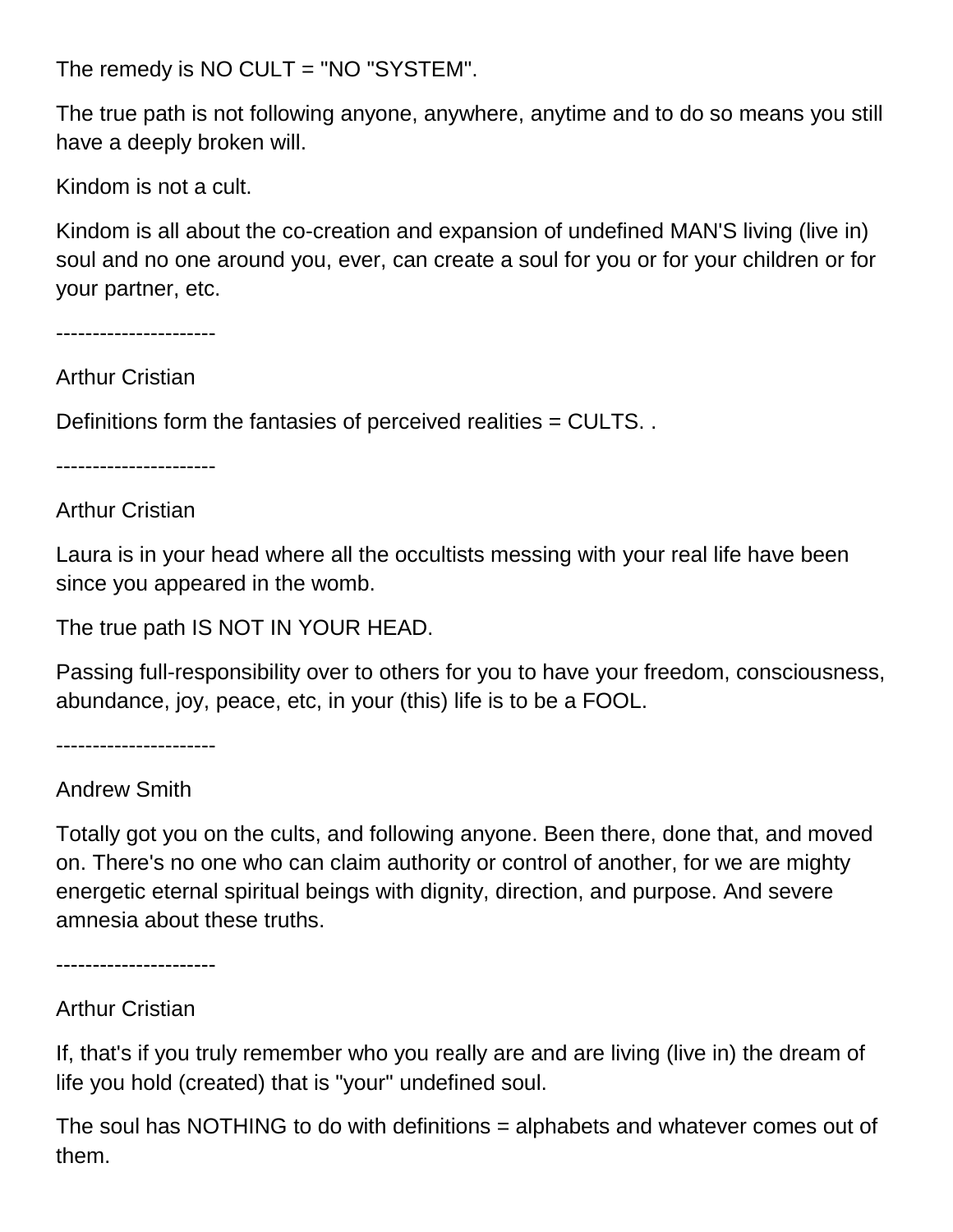Defining freedom is to lead you on the path of freedom = CULT.

Defining consciousness (all in your head) is to lead you on the path of consciousness = CULT.

etc

etc

etc

Imagining freedom that was defined to/for you is to be truly lost forevermore in a horrific psycho "state" of fantasy.

----------------------

Andrew Smith

Ok, I can take that, as I have been able to hear the words of another, and weigh it as of value, without taking offense. Couple of things though... Consciousness is certainly not confined to the head, as that is limited and certainly not free. Consciousness is directly connected to source and only reduced by the words and letters and habits and conditioning of this life. Certainly there are many layers to the unravelling of the System or matrix which we as eternal souls have willing put ourselves under to develop our full potential as eternal spiritual beings

----------------------

## Arthur Cristian

Andy, this is brainwashing bullshit at its best bro (no offence intended).... "Consciousness is directly connected to source and only reduced by the words and letters and habits and conditioning of this life. Certainly there are many layers to the unravelling of the System or matrix which we as eternal souls have willing put ourselves under to develop our full potential as eternal spiritual beings".

You are just mimicking what was put in your head by another.

Where can innocent children not exposed to the CULT ("The System") go anywhere in nature to learn all about this without another MAN already brainwashed (defined) having to explain all this to them?

"Hello SOURCE, please come forward".

"Hello Source, please talk to me".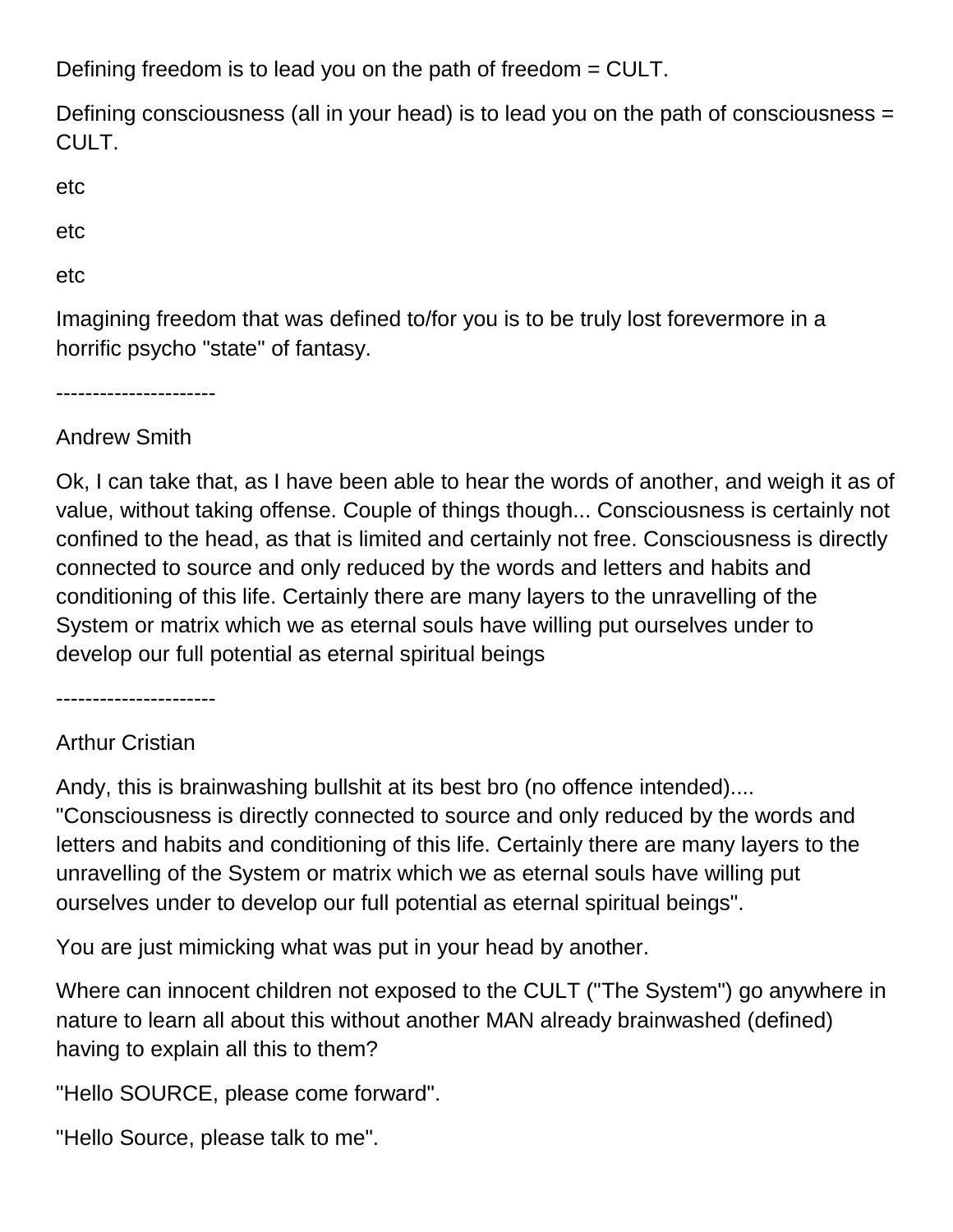100 years later we are still waiting for source to come forward.......

and now with megaphone......

"Hello Source, is there anyone there?"

Please don't tell us that only a MAN can come forward to act as "source".

----------------------

## Andrew Smith

Well, I am intrigued. Part of my understanding comes from my reading of the Anastasia material, and she is one of the first ones to give me the idea of this connection. Of course even this material is coming through a lens, a filter. So you don't believe we have a connection through nature?

BTW, was certainly not implying that source is a man, lol

----------------------

Arthur Cristian

Watch out for apathy, denial and FANTASY.

Defining source was put in place to have you believe that you are infallible when in fact, you are fallible and have always been fallible because you have free will to dream your eternal suicide (death) to the undefined soul in this life, which you do when you are lost in the imagining of fantasy being reality.

This is as sinister as it gets, the occults that is.

Anything in 3rd party is FAKE Andrew.

ONLY MAN exists.

It is and has always been MAN to every experience MAN experiences.

All thoughts are to MAN as are all dreams, stories, explanations, etc, are to MAN.

Bring forward an experience without MAN being a party to that experience.

It is impossible to do.

The Ringing Cedars (RC) was MAN made and all RC experiences are to MAN of MAN.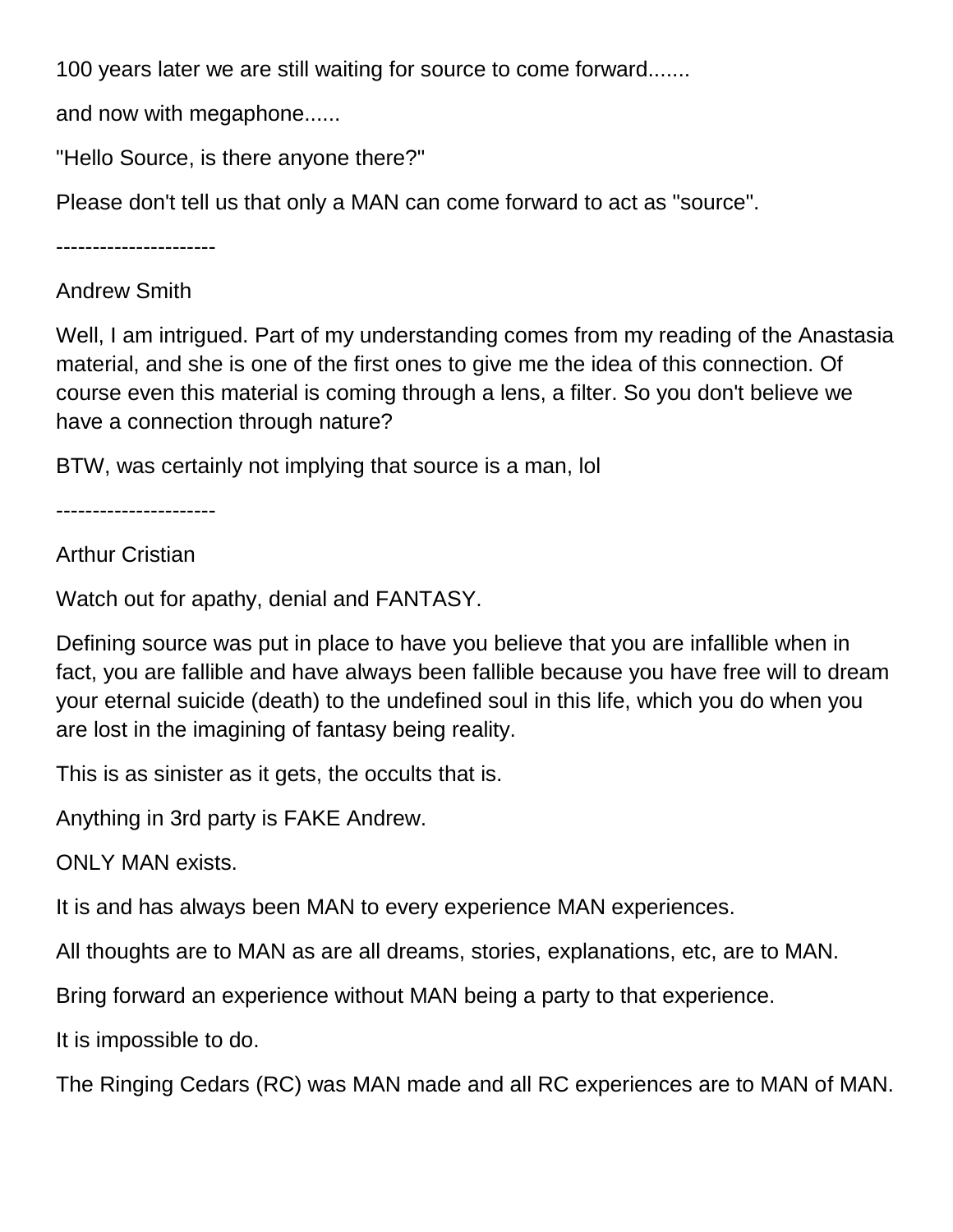No matter what the image, it is MAN to the experience conveying the storytelling contained in that image, be it "God", "supreme being", "source", "reptilian shapeshifters", "satan", "UFO'S, "aliens", "consciousness", "truth", etc, etc, etc..........

----------------------

Andrew Smith

@ Arthur Cristian, RC being Ringing Cedars?

----------------------

Arthur Cristian

Yes

----------------------

Andrew Smith

Nevertheless, I have respect for those that are attempting to remind others of their own power.

----------------------

Arthur Cristian

The New World Order (NWO) is this.

They (rats) are reminded of their power that's only used/exercised in a CULT and is being manipulated by pied pipers (Laura and co) to lead the rats of the cult from one cult enclosure into a "green", "eco-friendly", "all is one", "cashless", "quota" system of another CULT where all the rats remain answerable to another "elevated" (underneath another) MAN, a "Good Guy" "Pied Piper" who are part of an earth wide federation of pied pipers protecting all the rats from the "bad guys" who all come from the same fraternities, societies, brotherhoods, etc, as the "good guys".

Though it looks a rosy, heavenly paradise, THE NWO CULT IS ALL FAKE.

Meddling with MAN'S nature is just that = disturbing MAN'S nature.

Occultists are just MAN inside your head disturbing your (MAN'S) nature.

Everyone in "The System" (cult) have had their true nature DISTURBED.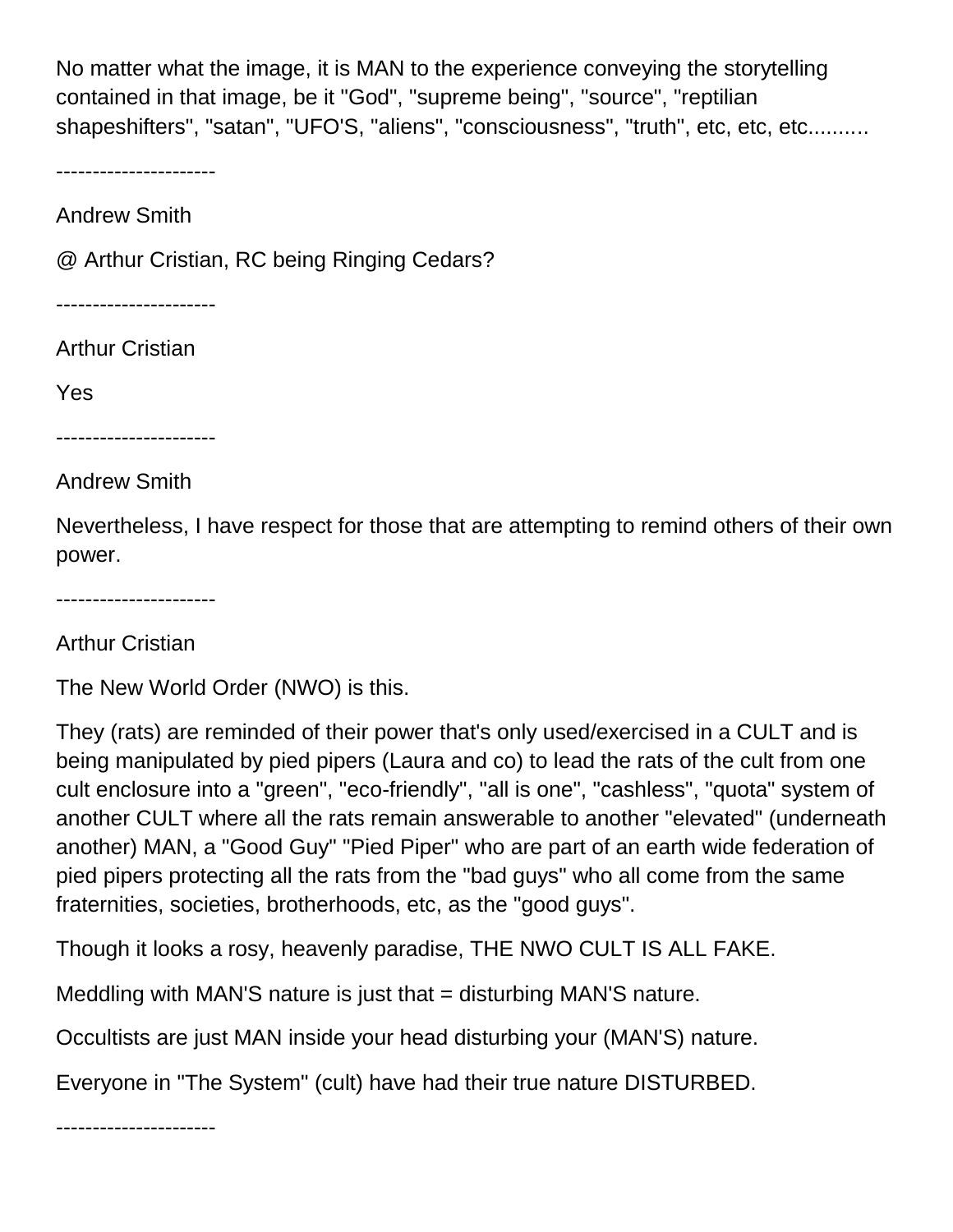#### Brant Hunt

Occultist are using the words in their alphabet language to deceive us too! All definitions are third party meaning they take us in the real world and put us in a fantasy!

----------------------

#### Andrew Smith

Ok, I'm beginning to understand your point... Would you say truth, and freedom from cult, must be either from deep within, or from nature?

----------------------

Arthur Cristian

And while MAN'S true nature is disturbed, the confusion, discombobulation and mesmerisation that forms the fantasy of MAN'S disturbed nature will be used against MAN by occultists to manipulate MAN so that they can have complete power and control over the disturbed nature of MAN and without any sense of detection of the occultists sleight of hand being used against them,......... ALWAYS.

----------------------

Brant Hunt

@ Arthur Cristian

Yes because we do not know who we truly are and forgotten and they take advantage of this because we are lost!

Unless we spent time in nature with our senses is the only way that can lead to knowing who we truly are. That is why everything that is man made is similar to nature but is not nature! That is why we are led down the wrong path! It is a fantasy as Arthur speaks about! And yet the definitions are only words on paper to again to deceive us.

Nature itself helps us get back to our real self! When we first set foot into nature we have no problem but we were told that we were not capable of understanding which led to our fall

As a child!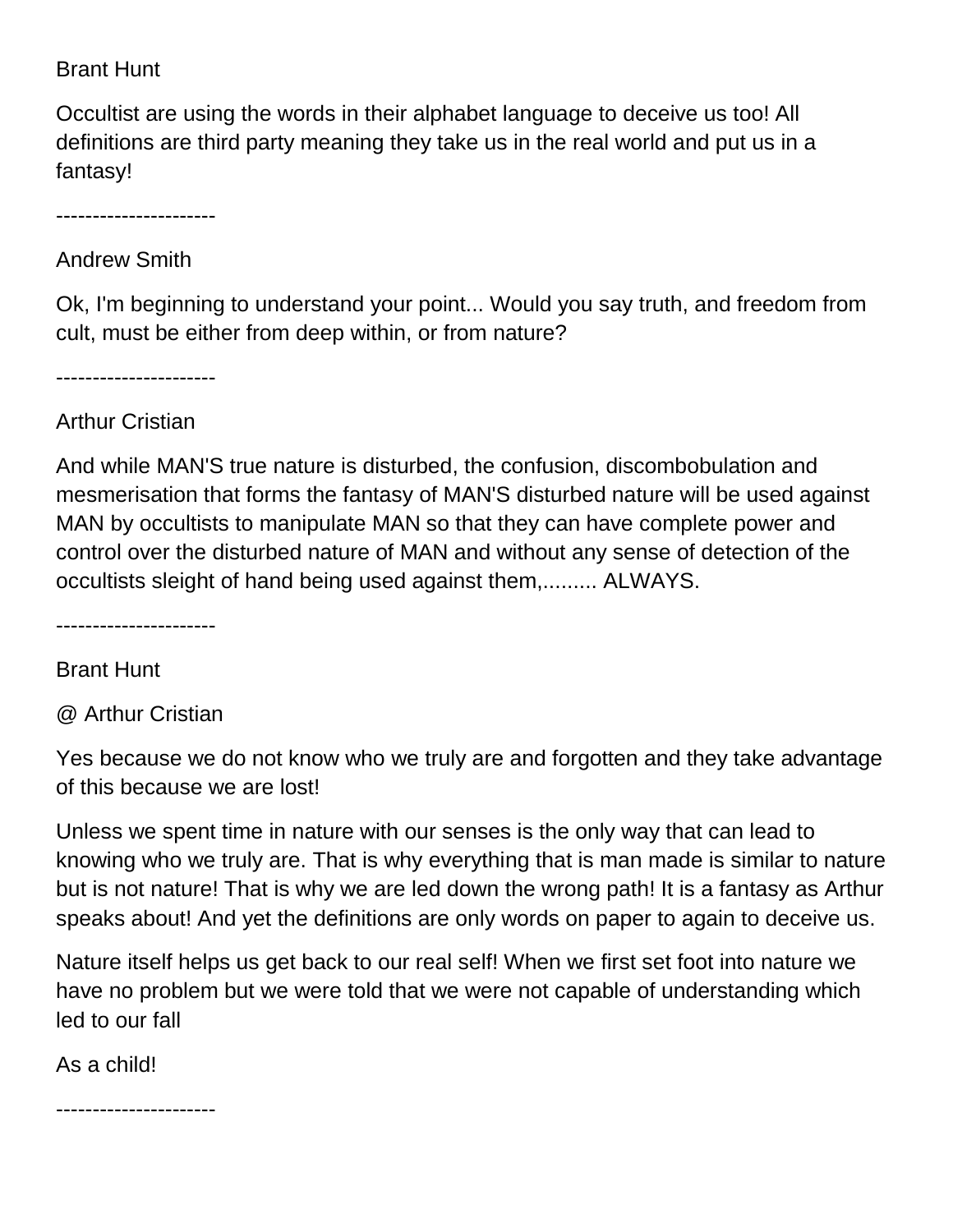NATURE IS MAN - there has never been any separation.

NATURE IS MAN'S UNDEFINED CONSCIOUSNESS.

----------------------

Brant Hunt

@ Arthur Cristian

Correct that is why they want us away from the land and always busy making money in their world

----------------------

Arthur Cristian

Bring forward NATURE without MAN being a party to NATURE.

IT IS IMPOSSIBLE TO DO.

----------------------

Brant Hunt

Because we are using our energy to manifest their world

We have been hijacked

----------------------

Arthur Cristian

@ Brant Hunt

Exactly, through imagining definitions as being (the fantasy of MAN'S) reality = MAN'S NATURE, now disturbed.

----------------------

Brant Hunt

This also makes sense why they wanted to indoctrinate us with their education to create the alphabet so that we would use our energy for their world. Before education there was man on the land and after industrial revolution this all change because man went to the cities!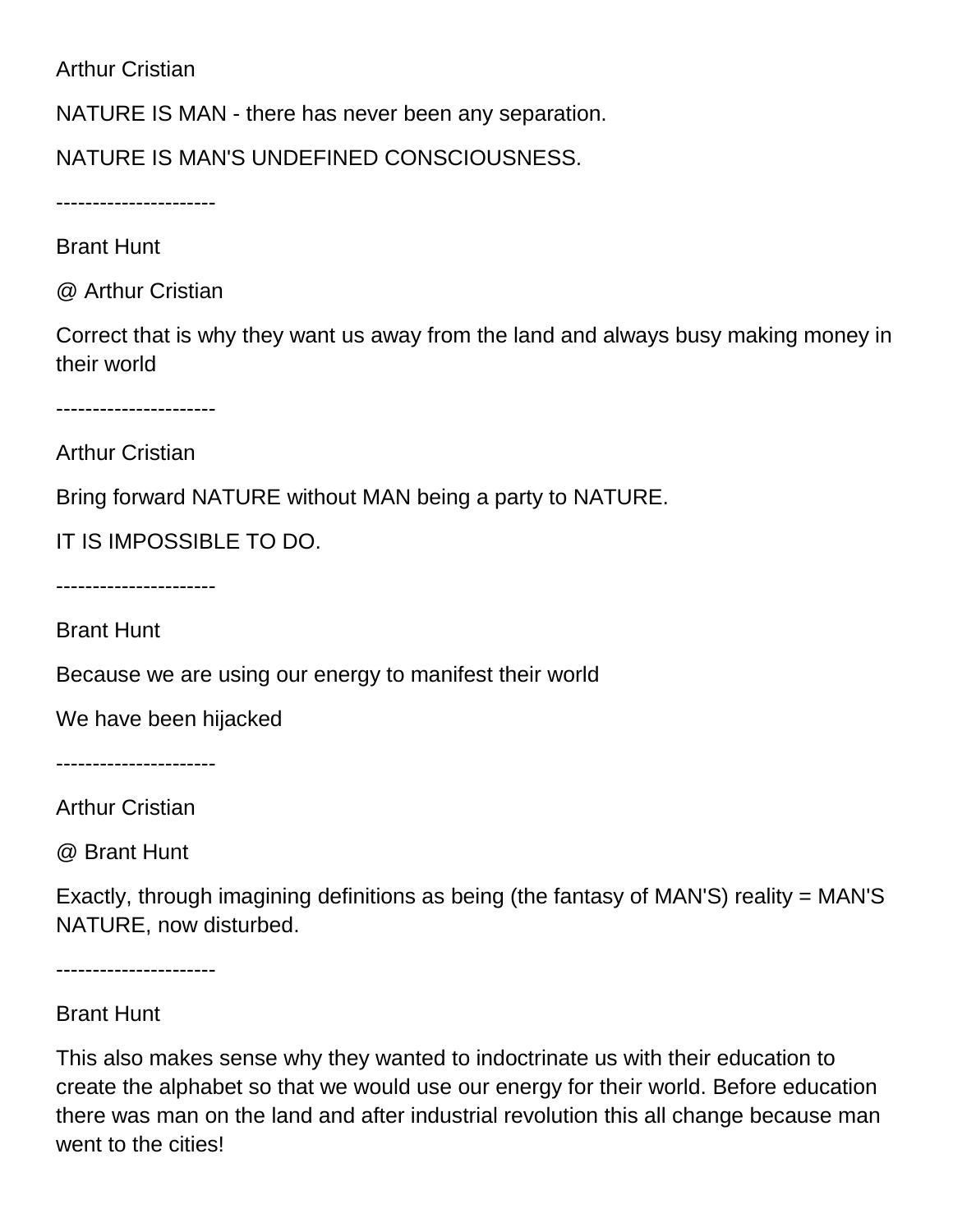----------------------

@ Brant Hunt

The intention was for MAN to commit spiritual suicide = DISTURBED NATURE.

----------------------

Andrew Smith

Well, I'm doing what I can to develop a kins domain, unplug, and get reconnected with nature... and I certainly have no interest in wasting time with anything other than optimal truth, inspiration, and love... Certainly no more systems, cults, or rabbit holes

----------------------

Brant Hunt

@ Arthur Cristian

Yes and we are doing that all around us since people are destroying earth for a pay check

Money is illusion

----------------------

Andrew Smith

A start

Image: [https://scontent.fsyd3-1.fna.fbcdn.net/v/t1.0-](https://scontent.fsyd3-1.fna.fbcdn.net/v/t1.0-9/46291548_1944751315606043_3935202482891784192_n.jpg?_nc_cat=111&_nc_ht=scontent.fsyd3-1.fna&oh=ddc08283c18f209b0da4743b3c5908f8&oe=5C6FA532) [9/46291548\\_1944751315606043\\_3935202482891784192\\_n.jpg?\\_nc\\_cat=111&\\_nc\\_ht](https://scontent.fsyd3-1.fna.fbcdn.net/v/t1.0-9/46291548_1944751315606043_3935202482891784192_n.jpg?_nc_cat=111&_nc_ht=scontent.fsyd3-1.fna&oh=ddc08283c18f209b0da4743b3c5908f8&oe=5C6FA532) [=scontent.fsyd3-1.fna&oh=ddc08283c18f209b0da4743b3c5908f8&oe=5C6FA532](https://scontent.fsyd3-1.fna.fbcdn.net/v/t1.0-9/46291548_1944751315606043_3935202482891784192_n.jpg?_nc_cat=111&_nc_ht=scontent.fsyd3-1.fna&oh=ddc08283c18f209b0da4743b3c5908f8&oe=5C6FA532)

Then is there no one that has... the optimal view, without illusion, filter, or lens?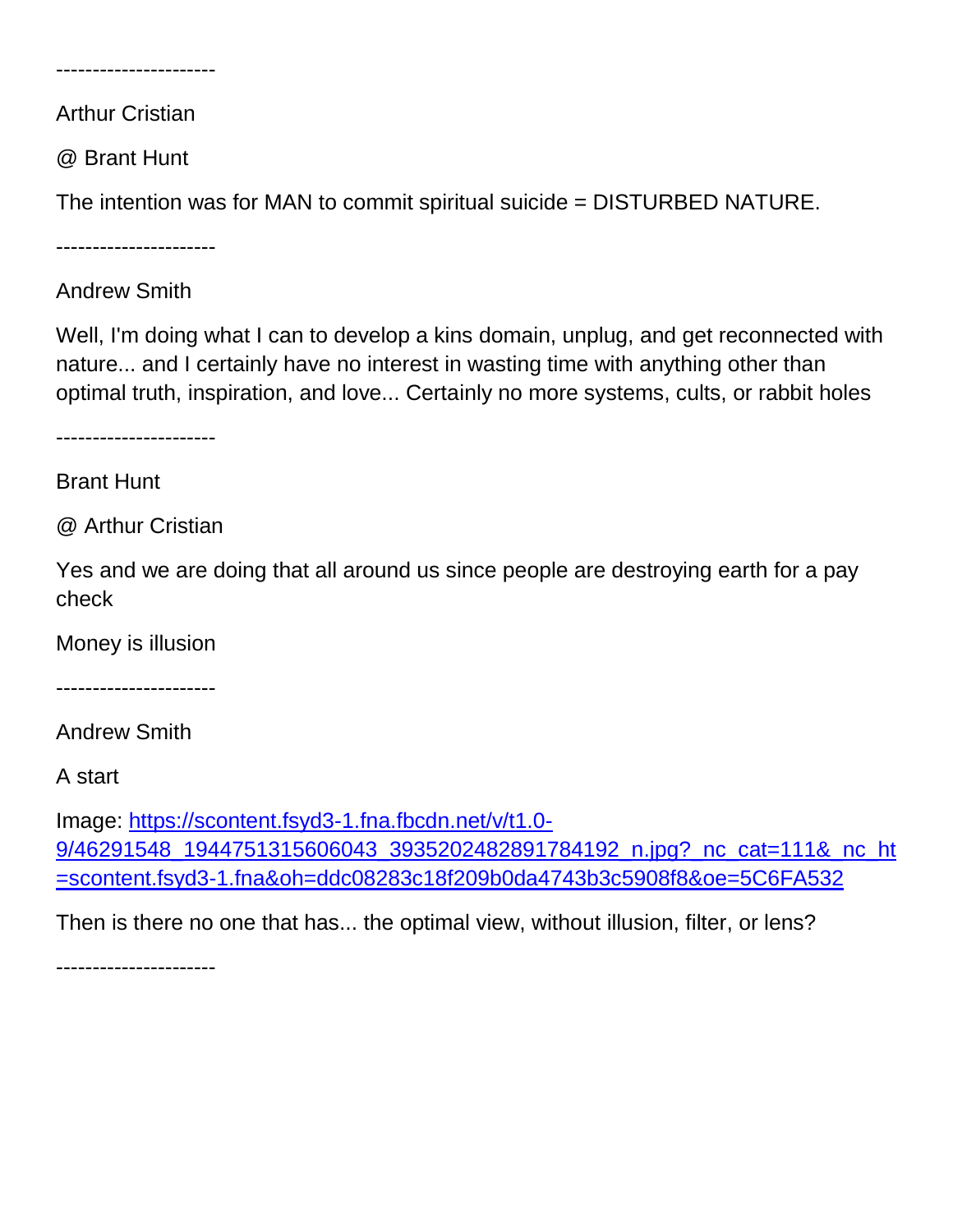This is DISTURBED NATURE

https://www.facebook.com/disclosurefest/? tn =%2CdkCH-R-[R&eid=ARDhRbM28WkO0X5JfRbhbRdeO2e\\_LlMInXfAG\\_Yxp3U9PSiuKreWLaAfEKfl](https://www.facebook.com/disclosurefest/?__tn__=%2CdkCH-R-R&eid=ARDhRbM28WkO0X5JfRbhbRdeO2e_LlMInXfAG_Yxp3U9PSiuKreWLaAfEKfluaX1JTNU43eDWRe7jZHq&hc_ref=ART3Rr5S_b05SvNEcbK6ucB6GME7LmYNHAARPp5PZSQAWEP6z8fuVhWj87EGeA-zo3k&hc_location=group) [uaX1JTNU43eDWRe7jZHq&hc\\_ref=ART3Rr5S\\_b05SvNEcbK6ucB6GME7LmYNHAA](https://www.facebook.com/disclosurefest/?__tn__=%2CdkCH-R-R&eid=ARDhRbM28WkO0X5JfRbhbRdeO2e_LlMInXfAG_Yxp3U9PSiuKreWLaAfEKfluaX1JTNU43eDWRe7jZHq&hc_ref=ART3Rr5S_b05SvNEcbK6ucB6GME7LmYNHAARPp5PZSQAWEP6z8fuVhWj87EGeA-zo3k&hc_location=group) [RPp5PZSQAWEP6z8fuVhWj87EGeA-zo3k&hc\\_location=group](https://www.facebook.com/disclosurefest/?__tn__=%2CdkCH-R-R&eid=ARDhRbM28WkO0X5JfRbhbRdeO2e_LlMInXfAG_Yxp3U9PSiuKreWLaAfEKfluaX1JTNU43eDWRe7jZHq&hc_ref=ART3Rr5S_b05SvNEcbK6ucB6GME7LmYNHAARPp5PZSQAWEP6z8fuVhWj87EGeA-zo3k&hc_location=group)

It is full of disturbed nature (MAN). :)

A CULT consists ONLY of DISTURBED NATURE (MAN).

----------------------

Brant Hunt

Which is what we are today we are divided and not whole

----------------------

Arthur Cristian

@ Brant Hunt

And only between the ears (so to speak), the divided that is, a fantasy we imagine is reality.

----------------------

Brant Hunt

That is how they divided us by their alphabet words on paper third person per se

The mind

----------------------

Arthur Cristian

The mind  $=$  FANTASY

"THE SYSTEM" is a MENTAL ASYLUM full of PSYCHOPATHS.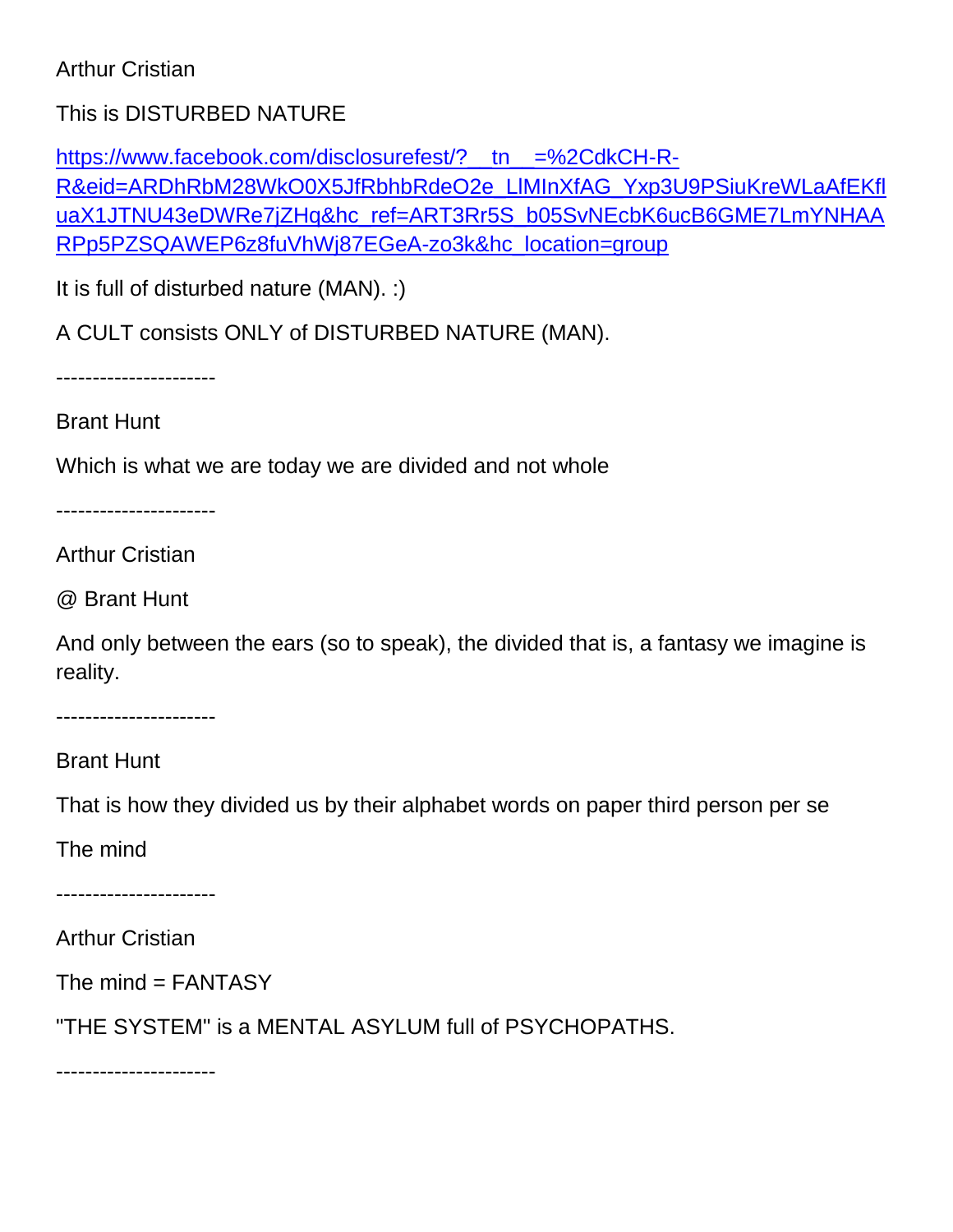#### Brant Hunt

It is brilliant what they have done they have corrupted us to work in their world to produce a fantasy so that we believe in this fantasy and we are forever lost

----------------------

Arthur Cristian

= DISTURBED MAN (NATURE).

----------------------

Brant Hunt

I watch a video of people in the Amazon as they are consider indigenous people who use spears and they are in fear themselves.

Yes we are truly insane as we do damage to the earth and ourselves . We are the blind

With words we speak death! We are the destroyers we are mad!

There are no saviours out there, we are our own saviour with taking responsibility for what we do!

Everything out their is to entertain us to not look for the truth

This indeed a stage and we who are not aware are being manipulated in so many ways we have no idea!

I know that when I am in nature and hearing the birds and the wind around me I am grateful to be in that space! Because I am there in the present!!

That is the gift!

----------------------

Andrew Smith

@ Brant Hunt

So even those not in the System, and entirely in nature are in the illusion of fear? So what is the answer there?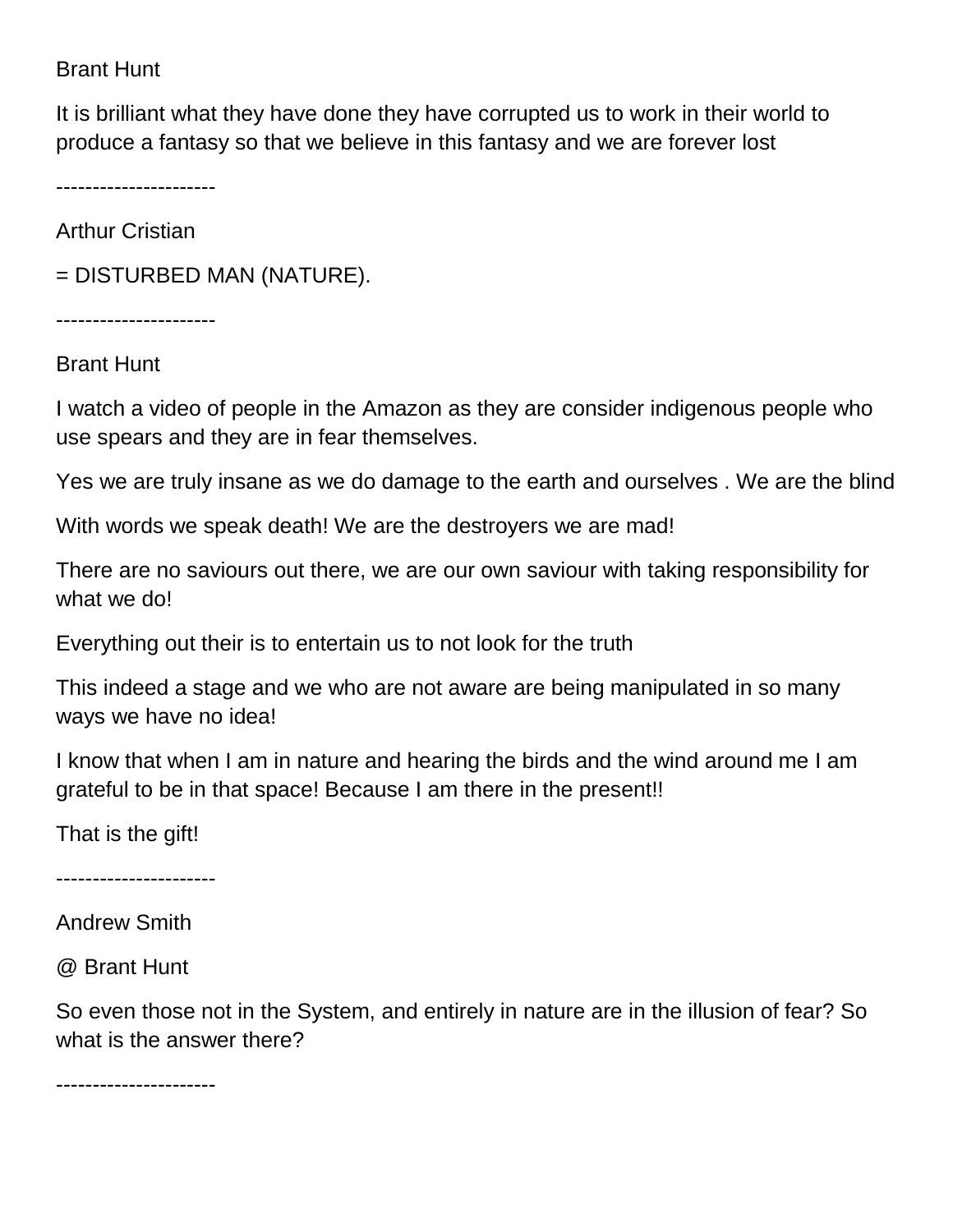Video

Part of "Out You Scum" - not made yet, maybe never.

12 minutes 40 seconds

Go here to watch the video:

<https://www.facebook.com/groups/1434747556816918/2036493949975606>

----------------------

Arthur Cristian

@ Andrew Smith

Only if they had been coveted by another MAN, meaning another MAN'S will power was used to direct images of another MAN'S dreams directly between the ears of another with the intention to dominate that MAN with images/dreams not created by that MAN - though the victim believes he/she created that dream/image = the occultists sleight of hand.

There is no soul there.

The victim did not create that dream through direct sensory experiences (the senses) with nature.

The victim has now created a dream of fantasy and not one of reality (so to speak).

"Out You Scum" continued......

24 minutes 16 seconds

Go here to watch the video:

<https://www.facebook.com/groups/1434747556816918/2036493949975606>

----------------------

Andrew Smith

@ Arthur Cristian

I get this. What you call good heart, I understand as essence, that which we bring into the world direct from the creator, unsullied as yet by the system. And that we all bear responsibility for the contamination and obfuscation of that reality. I've watched that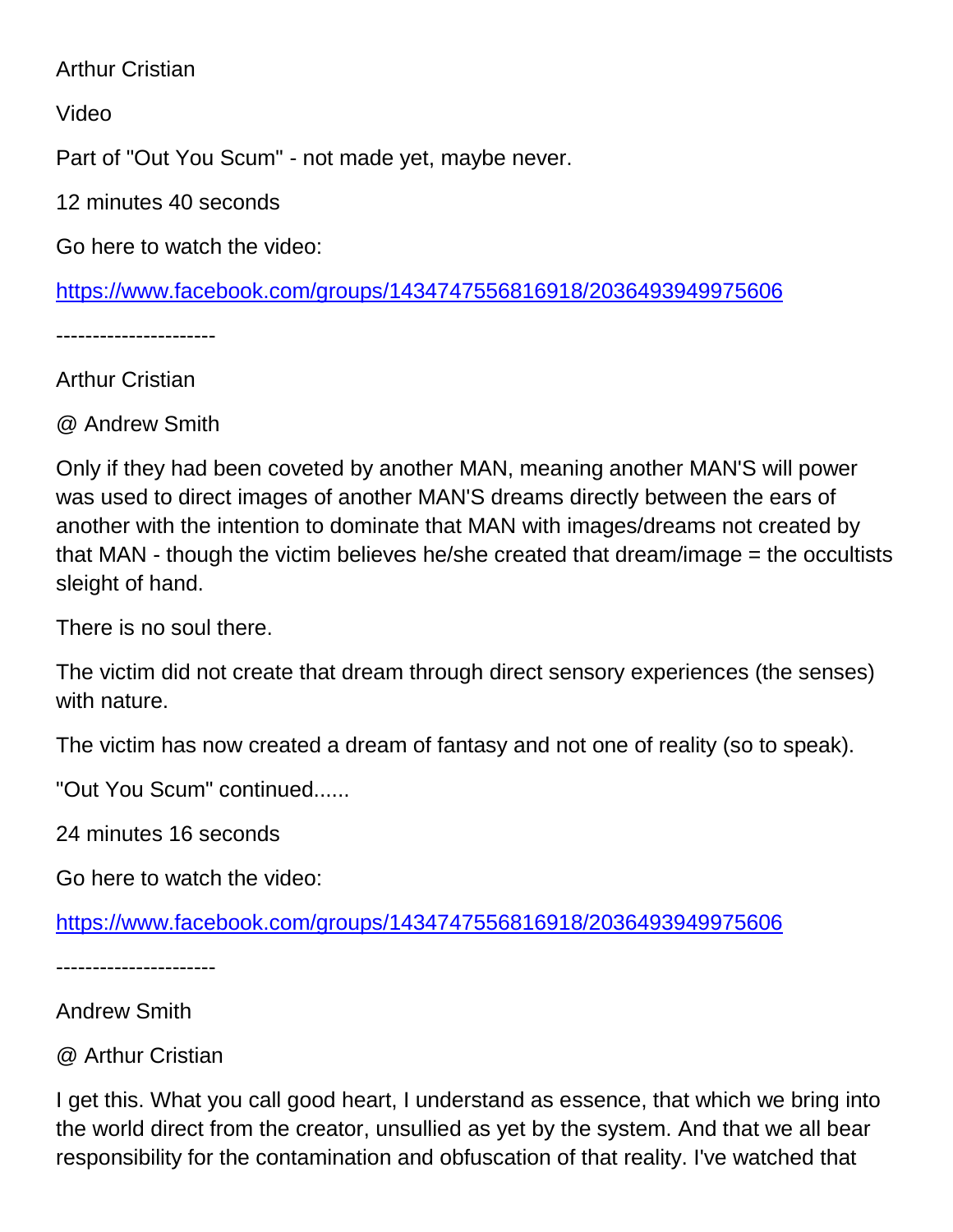happen with myself and my six kids, in spite of the best of intentions... But isn't it possible, at this point, as one breaks free, layer by layer, to use that enveloping....false personality, shall we say as the food for acorn essence of ourselves to grow into the mighty oak we were always intending to become?

And a world run by psychopaths...got that too. Had personal experience with a few, and their gaslighting

----------------------

Arthur Cristian

@ Andrew Smith

Yes, if you can get past all the doubt and uncertainty and are creating an undefined living dream of MAN'S magnificent life, the soul.

The soul can only be created through the senses.

All alphabet thoughts/dreams in your head can only create a fantasy of a MAN/soul = the trap that is the cult of "The System" = the DEAD (at law) = the rule of disturbed nature. controlling the kidnapped vessel for the whole of its lifetime (so to speak).

----------------------

## Andrew Smith

So if one can let go of the programs (life trauma has a way of hitting that reset, I've found), what is the best way to avoid programming altogether, and restart self creation in new found freedom?

----------------------

Arthur Cristian

Creating a living (live in the) dream of MAN'S life that is undefined. Ignore the alphabets (trauma) that compels the fake persona which you do when you are dreaming through your undefined senses and therefore have taken back full control of the helm of your vessel.

The fantasy is the occultists in control of the vessel.

To have .01c or letter a or number 1 in your head is already the proof that another MAN is already in your head and if you are re-act-in-g to these dreams then you are already being coveted by occultists and if you perform the actions of the "reactions"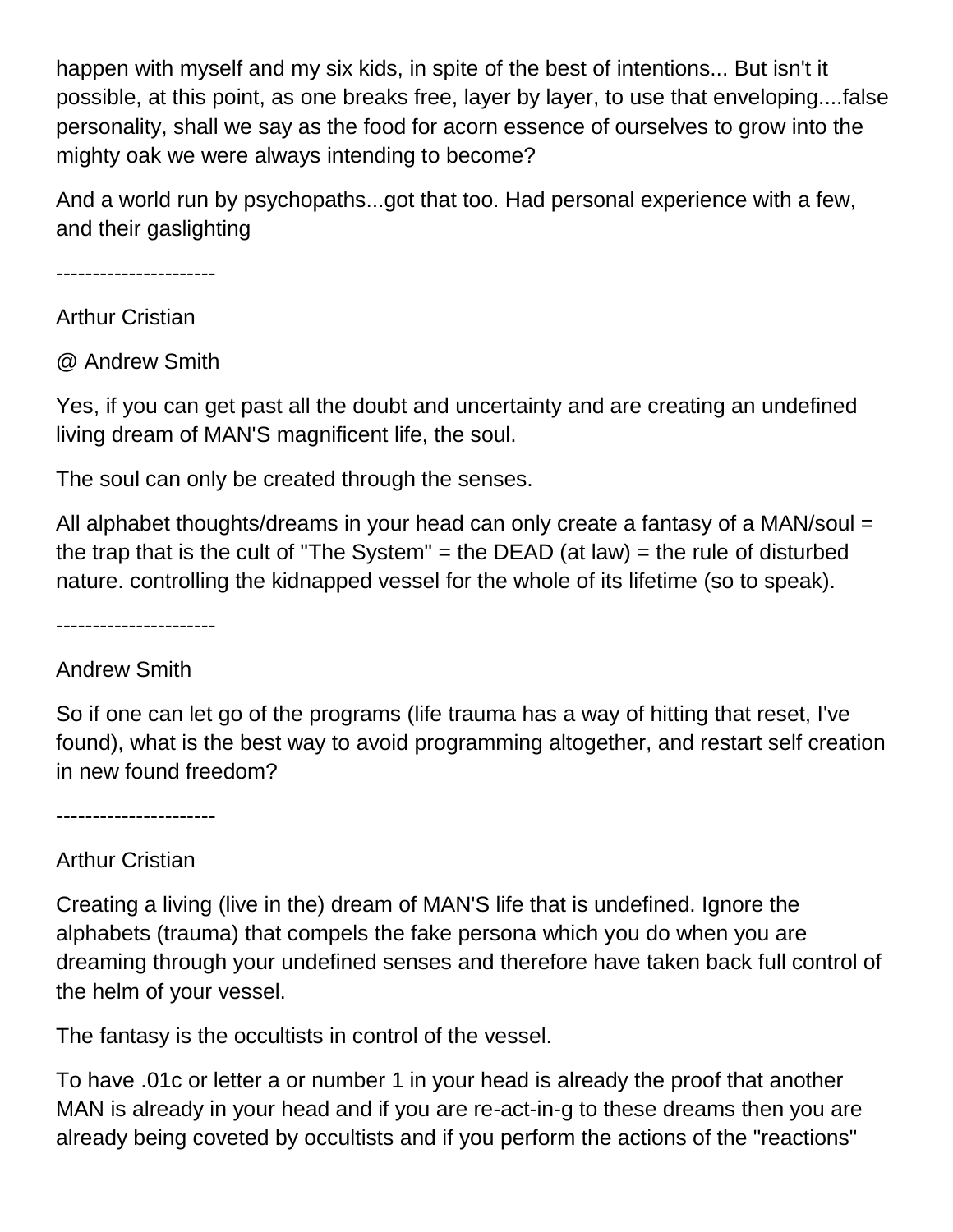already is the evidence of having a broken will and that your vessel is being dominated by occultists (another MAN).

The .01c is another MAN in your head (so to speak).

True power is all in the intention - you have to have a much bigger picture/dream of life so that you are always conscious of the influences coming out of alphabets because if you are not, you remain unconscious (the blind spots) of the domination (the influences) over the helm of your vessel and the directions your vessel is sailing.

You have to take back full-control of the helm and lead your vessel where you dream for it to be even though you are still immersed in alphabets "all-the-time" (so to speak). :)

----------------------

Andrew Smith

I've been through a number of teachings, religious beliefs, and even spiritual paths, t that I feel like I've successfully left behind most of... Beginning to trust more and more now on my own direct perception and experience, and less and less on "words", no matter how profound.. again, looking to cut through bullshit, and get to Essence

----------------------

Arthur Cristian

Essense = TRUTH

----------------------

Andrew Smith

More intuition and inspiration, and experience, than dogma and "knowledge"

Yes! Such a precious commodity in this bullshit system!

----------------------

Arthur Cristian

You will "know" (sense) you are on the true path when you are NOT following anyone, anywhere, anytime.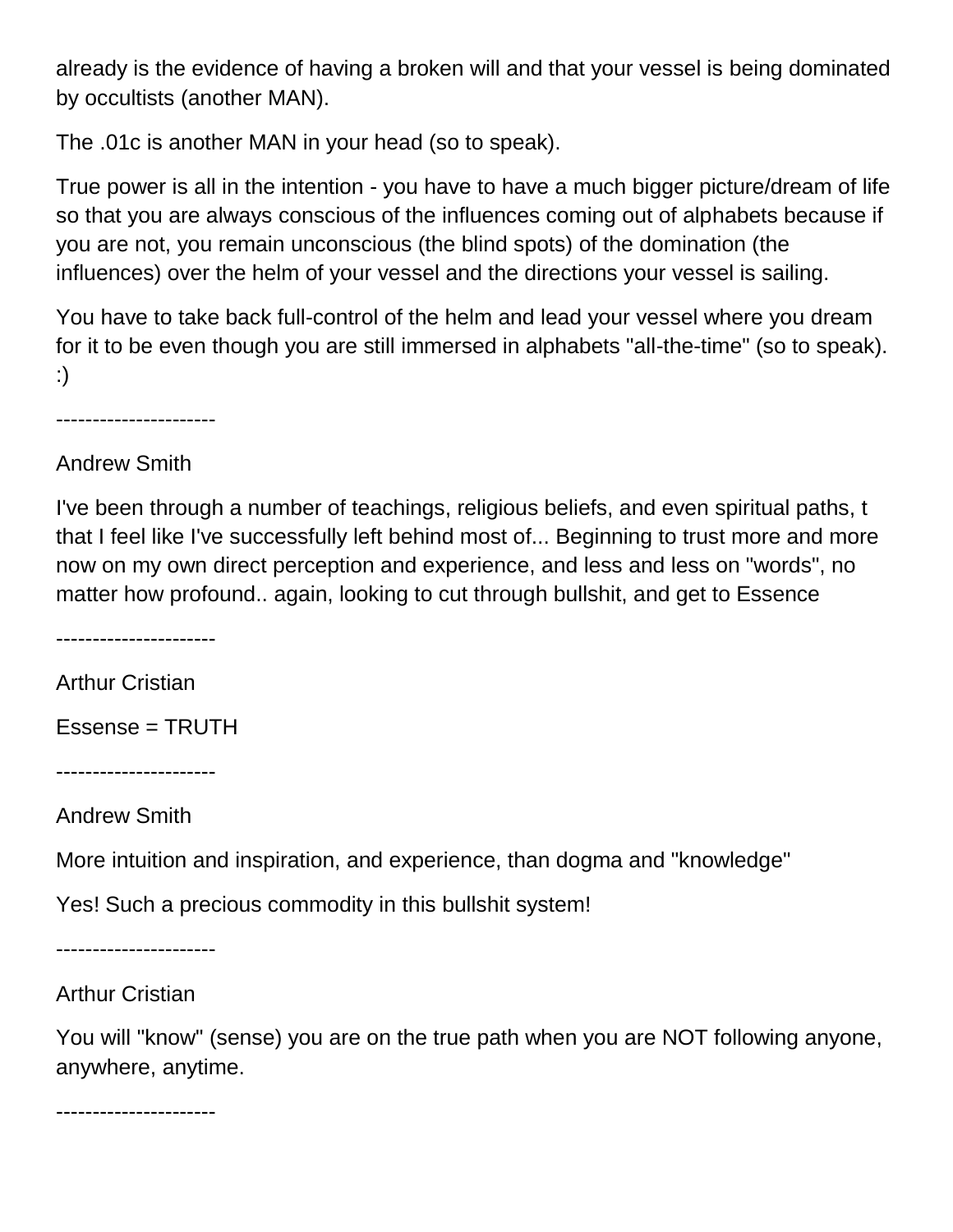#### Andrew Smith

Yes! But we do have fellowship on this path, no?

----------------------

#### Arthur Cristian

When we are on the true path (non-disturbed-nature) we are already co-creating the living dream of MAN'S life with each other.

We don't have to lead anyone there.

A cub already has everything of the mum and dad bear built into it - the cub just follows the living (live in the dream of bear) example of what it is to be a bear.

The cub has never been educated, before, during or after.

It was always built in, undefined.

----------------------

Andrew Smith

Fellow travelers, illusion Buster's, lol?

----------------------

Arthur Cristian

@ Andrew Smith

Forget the "self"as its more of the bullshit but we do sense where you are coming from (what you mean/intend). :)

----------------------

Andrew Smith

Well, I do get the sense of a Self, that is not of words, letters, numbers, alphabet...the still, small voice that is ordinarily drowned out by the cacophony of the bullshit self

----------------------

Arthur Cristian

Do you have to jump 10 feet across a room to grab your next breath?

Of course not.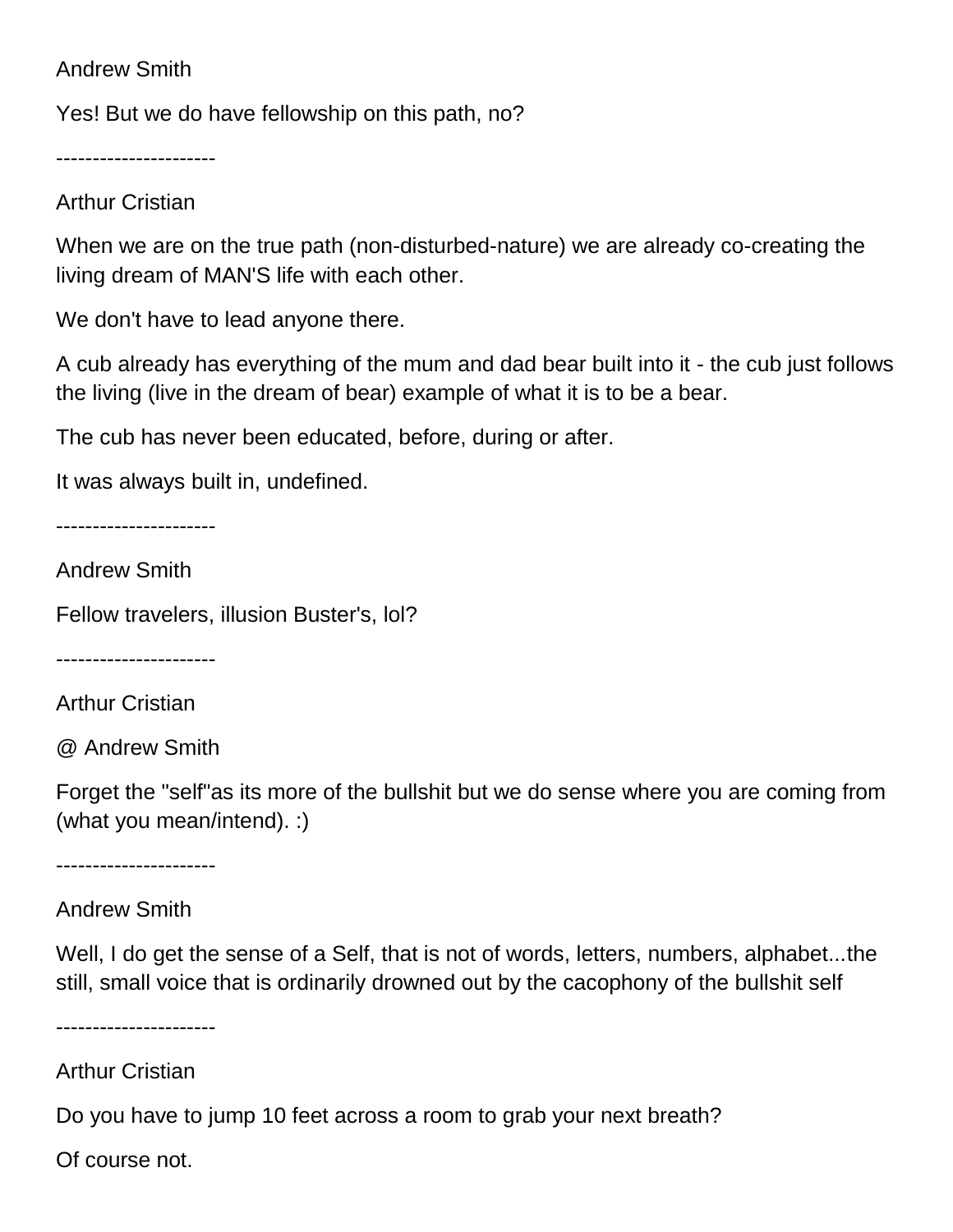It's already there and there and there and there where it has always been.

Truth has never abandoned you.

It is MAN abandoning MAN'S truth.

The sun is always shining and nature keeps providing abundance even though MAN has turned against MAN'S true MAGNIFICENT NATURE to disturb it which we do through fantasy, illusion and delusion.

----------------------

Arthur Cristian

continued "Out You Scum" - another take...

23 minutes 58 seconds

Go here to watch this video:

<https://www.facebook.com/groups/1434747556816918/2036493949975606>

----------------------

Arthur Cristian

We destroy the very thing we are = SUICIDE.

Confusions and distractions are just the symptoms of doubt and uncertainty buried deep that's now playing out in everyday lives in the fake "System" of reality. The good heart has been forsaken for the lie of going against the good heart. The confusion, etc, is the doubt and uncertainty, the broken will, we have with the "good heart". The whole of "The System" is MAN'S broken will being played out on the stage of MAN'S disturbed nature.

----------------------

#### Andrew Smith

Watching your video now, and understand where you're coming from... My family lost home and land which we built up and poured heart and sweat equity into... All the organic gardens, fruit trees, berries, bearing beautifully after 30-40 years of labor, and rebuilt several homes for family... All gone, and previous friends, (with now obsolete beliefs) all departed. Again, ready for reset, but older, lol. Opportunity for bitterness, or rebirth...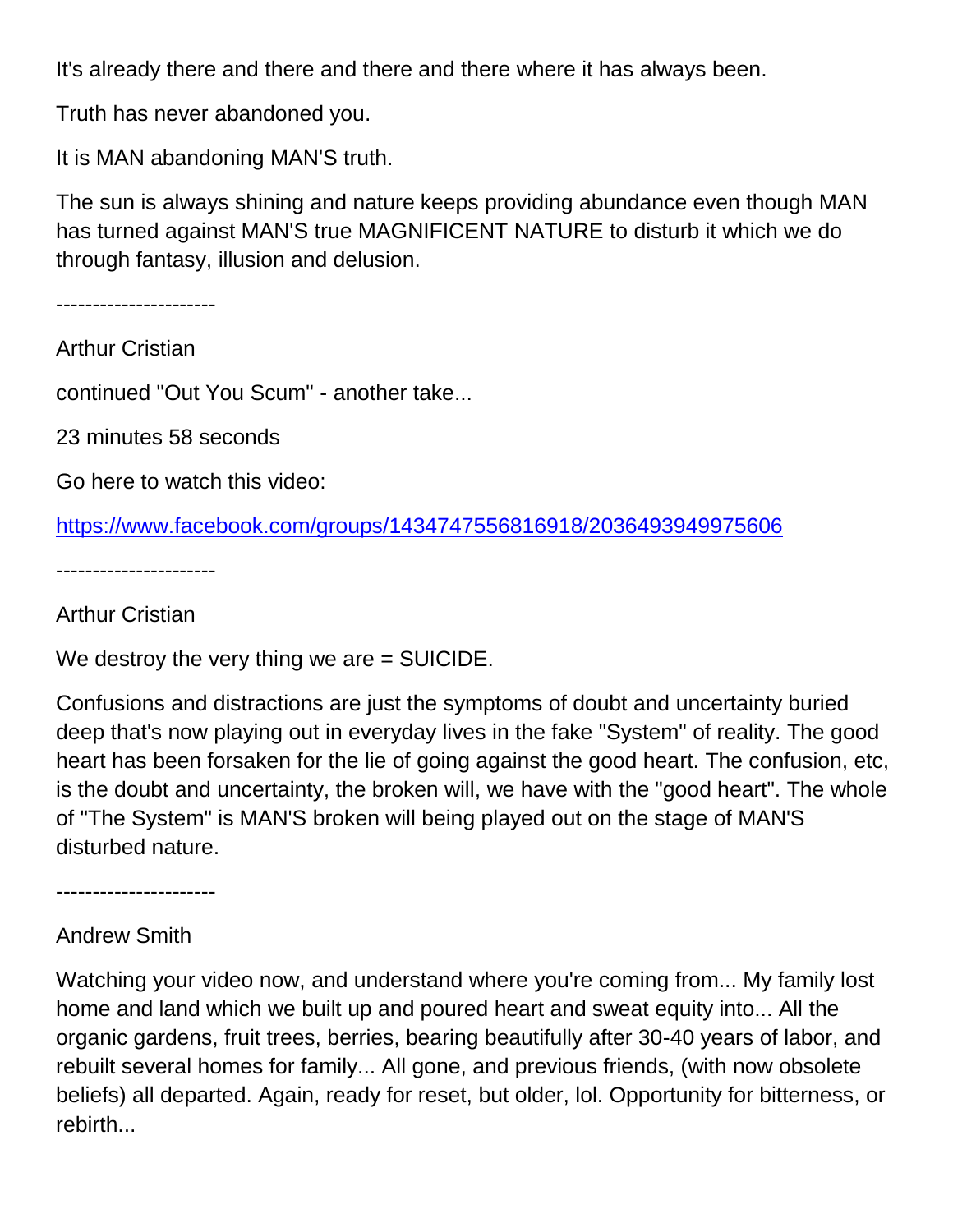----------------------

Andrew Smith

@ Arthur Cristian

Are you aware of the efforts of an alliance to take down the Cabal crime syndicate, especially here in America?

----------------------

Arthur Cristian

@ Andrew Smith

Yep, led by the very scum who want to take down the very scum leaving behind the same scum to run "The System" of the scum for the scum. :)

----------------------

Andrew Smith

But there are psychopaths, and there are just those of us that were stupid enough to follow them and their system, right? I mean, psychopaths, maybe 4%, in the West, and then that leaves most as basically innocent (I don't say victim either)

----------------------

Arthur Cristian

Out You Scum continued......

16 minutes 17 seconds

Go here to watch this video:

<https://www.facebook.com/groups/1434747556816918/2036493949975606>

----------------------

Arthur Cristian

"Out You Scum" continued.......

13 minutes 44 seconds

Go here to watch this video:

<https://www.facebook.com/groups/1434747556816918/2036493949975606>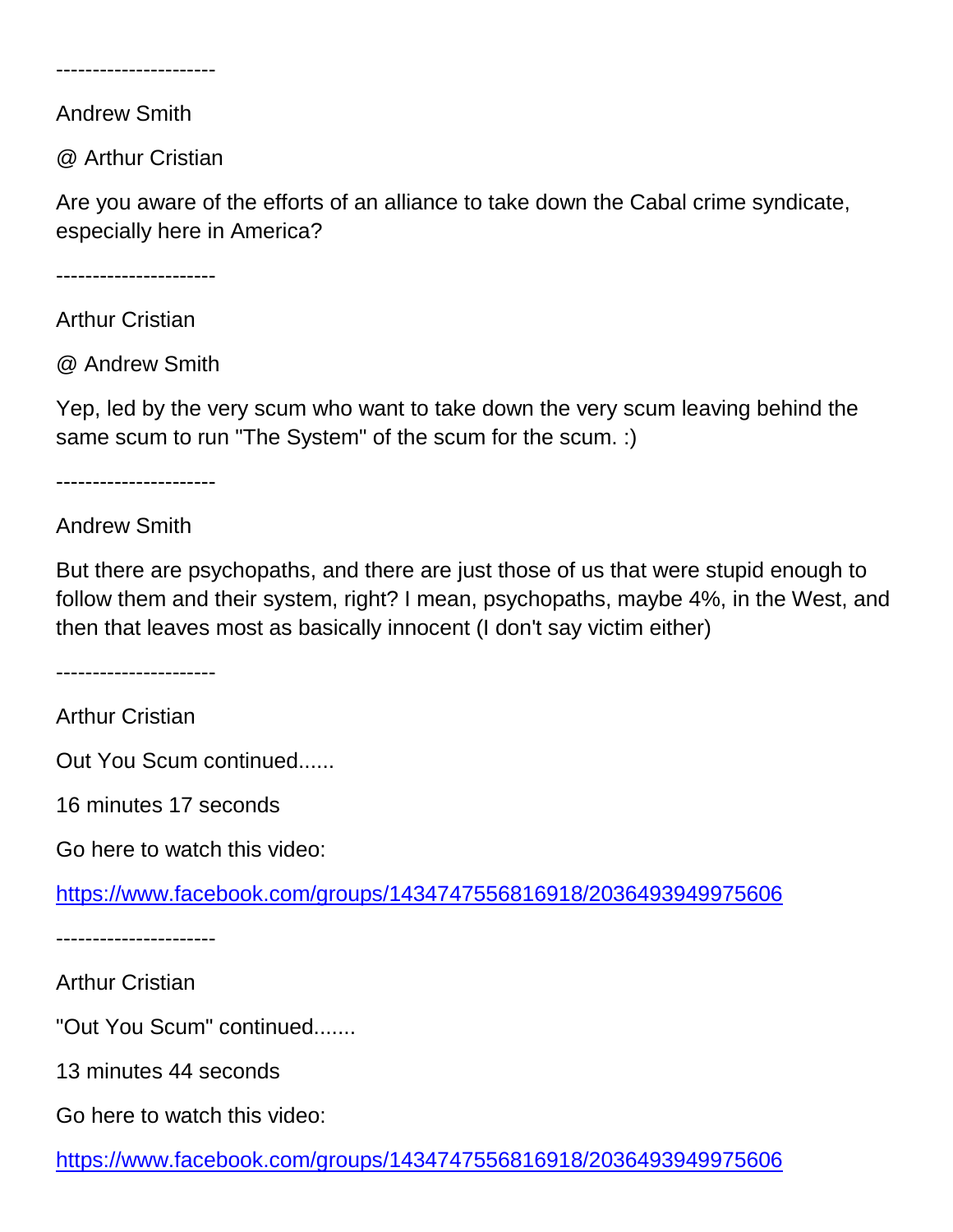----------------------

Brant Hunt

@ Andrew Smith

We are responsible for what is going on even thought we were fooled . We must man up!!!

----------------------

Arthur Cristian

@ Andrew Smith

Conscious or not, to be in "The System" is to already be a psychopath.

----------------------

Brant Hunt

Because we are hurting other people and the animals!

----------------------

Arthur Cristian

@ Brant Hunt

And who we really are too, notwithstanding all of nature.

----------------------

Brant Hunt

That is the reason why the politicians always are speaking of the rule of law when in reality they claim that there would be chaos. It is a way to use fear to keep us inline!

----------------------

Brant Hunt

Thank you for sharing!!

----------------------

Brant Hunt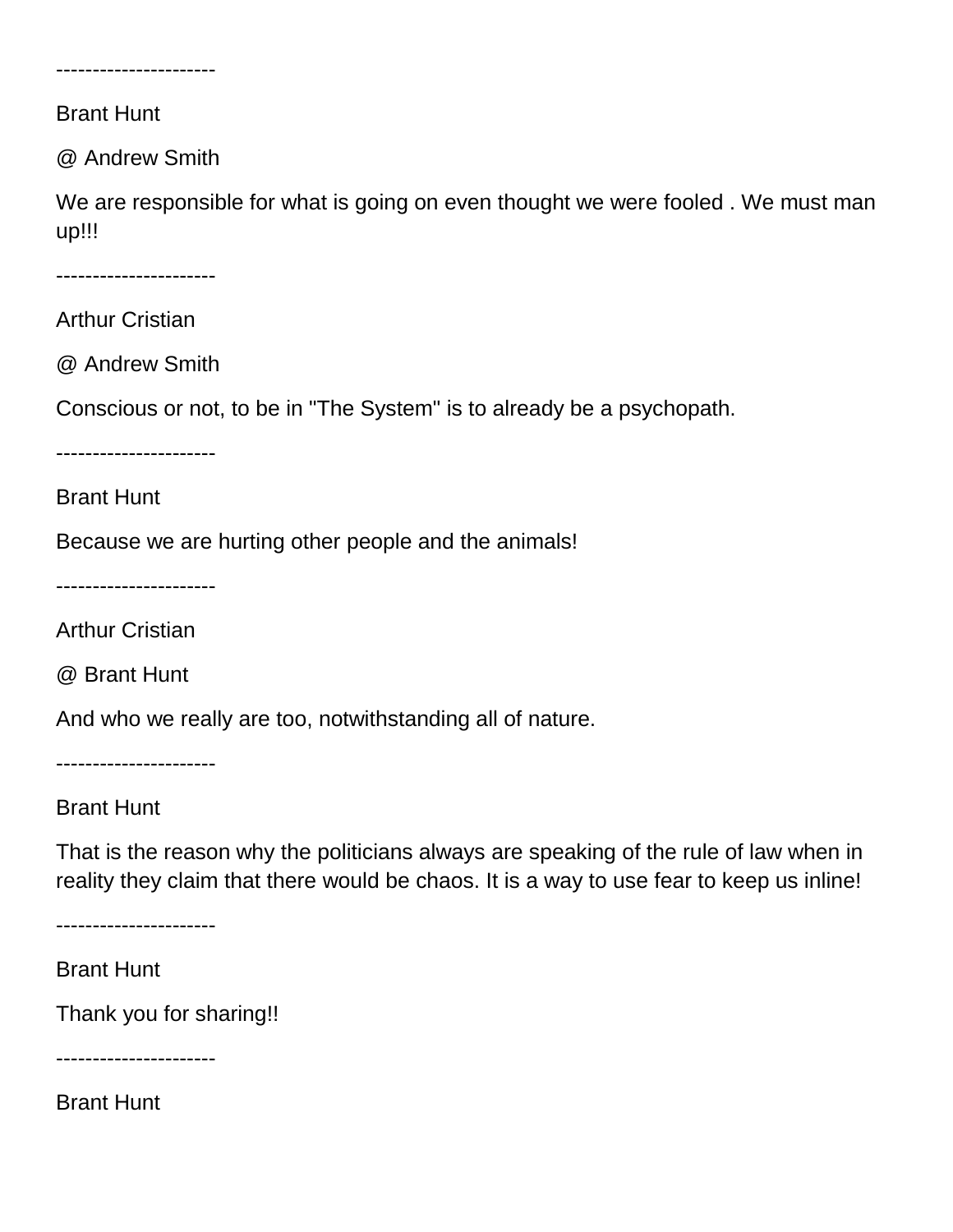That is why lawyers can throw you in jail and yet later on they can get you out of jail if you got the money or someone to bail you out!! It shows how ridiculous the system is!!!

----------------------

## Arthur Cristian

When you are following the alphabet storytelling scripts streaming from between the ears you are most definitely on the path of a cult already mapped out by others for you to follow. This includes health, family, location, consciousness, freedom, career, interests, lifestyles, etc, none of which is of your undefined soul - THERE IS NO SOUL THERE.

The above is very different to when, and if ever, you are inspired through your\*\*\* (so to speak) senses to do whatever you are doing from one instance of life to the next and always being in the moment without alphabet thoughts of the past or the future influencing you, the cult of many cults. [\*\*\* There really is no your, ours, mine, own, "i", me", etc, existing = all are fantasy. The self does not exist - they are all definitions forming fantasies of perceived realities.]

The living dream of MAN'S life is undefined - there is no cage there where prisoners are trapped following scripts of definitions ---> the past projected into the future to control the present = MAN'S DISTURBED NATURE.

Whatever is defining you and your perceptions of reality IS ALL FAKE.

When we reference self, talk for self on behalf of self and are really believing it, is already clear admittance to being psychotic.

When MAN goes against the undefined good heart, the MAN already has a broken will.

It is from this broken will (the shattered reality of fantasy) with the undefined good heart that a self is born (registered as the birth certificate  $=$  the all see in g eye/"i") through the "spelling" of alphabet images/"words" and from there, arises from the dead to take complete control over the helm of the vessel for a whole lifetime (so to speak).

The "self" is a shipmate under the leadership of pirates (occultists) who orchestrated the invasion and boarding of the victim's vessel. On top of the crows-nest on the mast is the flapping skull and bones flag of the pirates. The mast is the mask of the domination of the occultists over the vessel which the victim does not detect.

The sails rigged off the mast is domination - they are the harnessing of power for the vessel for the exclusivity and privileges of the occultists who gain all the rewards of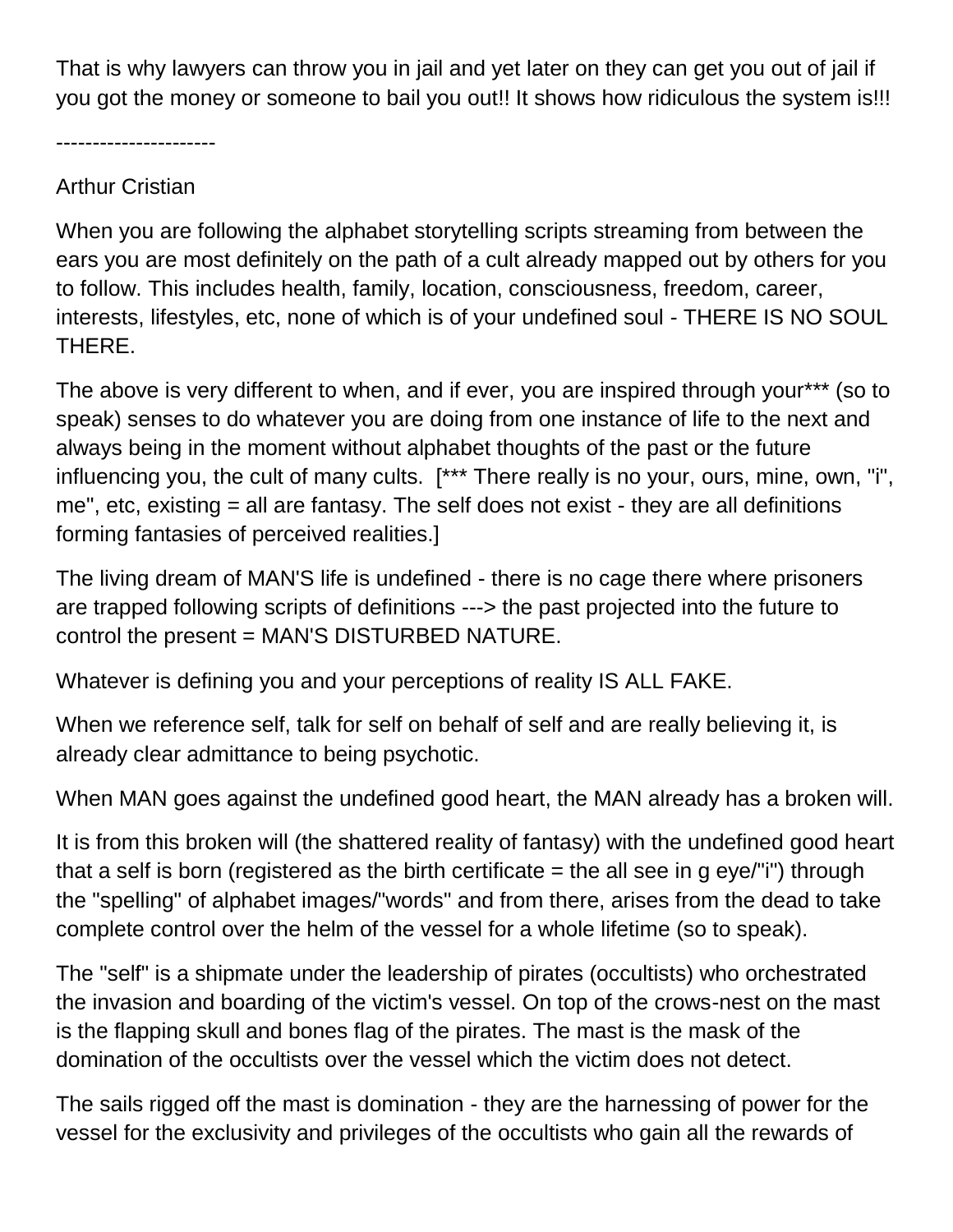hard labour performed by their slaves, their vessels under their complete power and control.

The vessel now sails (heads as in the head) on the seas of alphabet words, preconceived and predetermined by the pirates. The undefined soul has been ignored (in the background, usually deep down in the gully, its gagged, hooded, hog tied, etc so to speak), and from there, is booted out from having complete control over the helm of its vessel.

The dead are lost to fantasy.

The dead to SENSE are completely lost to the definitions forming the fantasies of perceived realities = the defining of "self" and living for "self" under "NAME".

The dead are imagining definitions as being reality - this is why they reference "self" and talk on behalf of "self", the e-go, person, strawman, agent in commerce, etc.

The "self" talks about its freedom, its consciousness, its life, its reality, its family, etc, BUT IT IS ALL FAKE. There is NOTHING real there. This psychotic shit goes on all the "time" in Fakebook, YouTube and all other media in "The System", alternative or not. They all remain lost with no way out of slavery in this life.

The whole of "The System" is only filled with broken wills.

The temptation, seduction and persuasion of another MAN is already inside the confused MAN'S head (now DISTURBED-NATURE) where the undefined dream of MAN'S life was meant to be held in focus.

The occultists get inside your head with their defined alphabet definitions because the main senses (particularly the pineal gland) are located at/in the head - (so to speak generally speaking) and, when you are confused by the definitions running through your head, you no longer sense what is coming through the undefined senses. The undefined pineal gland has severely been disturbed by definitions, including all the chemicals and poisons and toxins streaming out of the occultists alchemy, as in fluoride,, chlorine, vaccinations, etc.

You ignore the good heart and this is the disturbed nature that allows you to be a harm doer, to drive a car, to live in a toxic house, to destroy nature all around you, to lie, cheat, covet, claim ownership, trample over brothers and sisters to have what you claim you own. This includes wearing clothes (we create all the weather too).

These are all the symptoms of MAN'S disturbed nature that disturbs nature (MAN'S NATURE), as can be seen all across earth.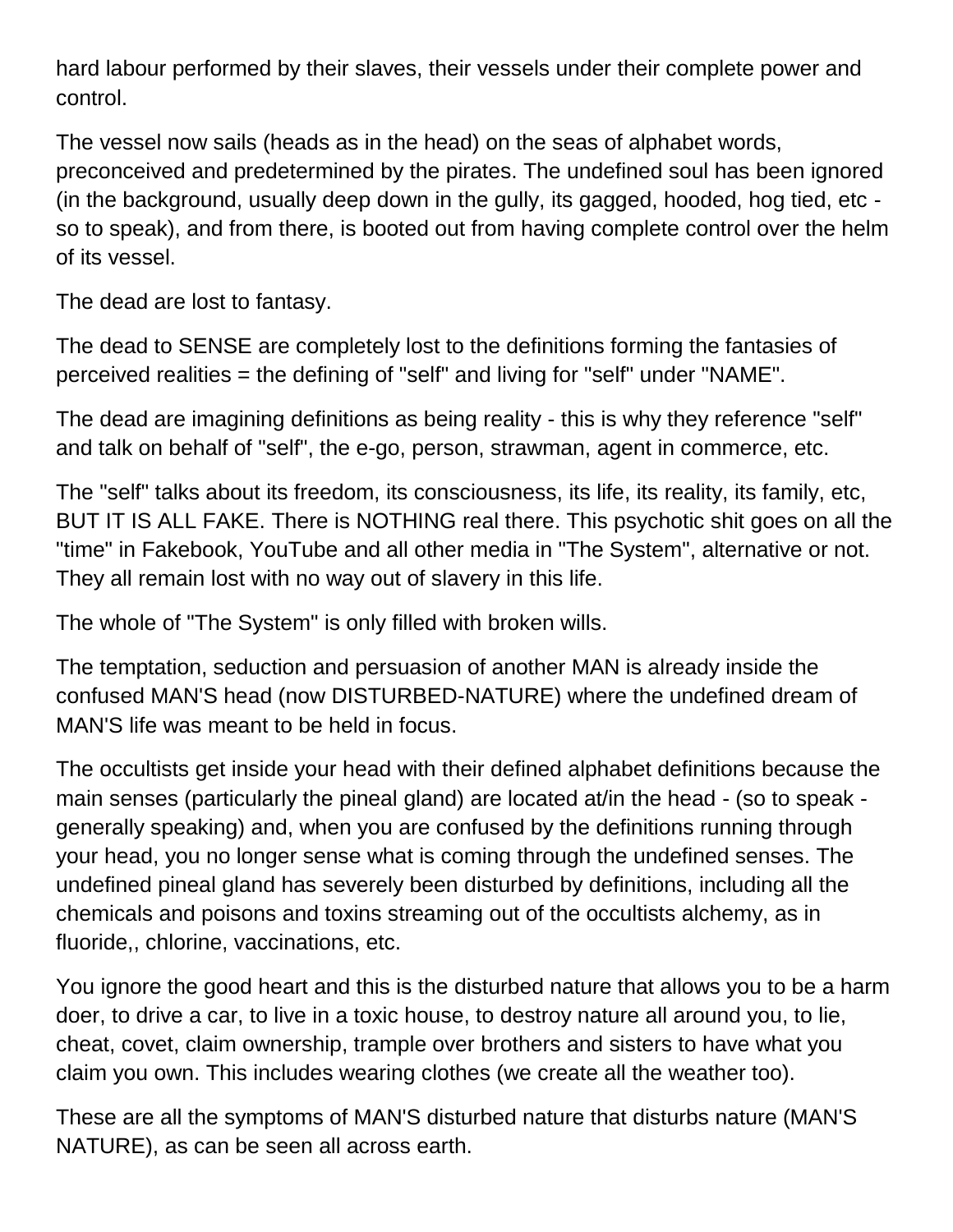This accepted POWER over the MAN IS THE RULE OF LAW and this MAN-MADE DREAM TO COVET AND DOMINATE ANOTHER MAN compels those who now have a broken will to go (pull) against the undefined living (live in) consciousness (dream) of the good heart that was meant to be held in focus between the ears (so to speak) and therefore there is no soul there because the fallen-MAN is not holding the undefined living dream of their unique and original lives, the undefined soul.

They are no longer conscious of the bigger picture as their sails fill with the strong wind of the pirates' definitions rather than undefined consciousness, their masts bowing under the immense pressure, the wind, of their obligations to their masters' rule of law as they come home weary after a day of slaving.

The dumbest of all of fallen MAN are the occultists themselves and all their lackeys/intel-operatives, because these crewmen are too dumb and stupid to see/SENSE that they are already complacently sailing their vessels on the path of committing suicide to their undefined soul IN THIS LIFE. The more intellectually brighter they are the dumber, more stupid and more reckless they become.

They have no conscience and are completely lost in the fantasy of all the definitions that form the lie that is used to misuse the good heart and is held between the ears as fake dreams that will only cause extinction to them and all around them IN THIS LIFE.

All occultists are following scripts preconceived and predetermined by occultic predecessors (MAN).

They are not holding the undefined, living dream of the good heart they were all meant to create uniquely - they are holding a defined fantasy, an illusion, of the good heart where their vessels still have access to the good heart but it is not being used to imbue the WHOLE CREATION of an undefined living soul, the undefined MAN, leaving the occultists lost in delusions of grandeur, the fake "self" lost in a cult of many cults.

They have lost the ability to focus on the big picture of the undefined dream of life, instead focusing on the big picture mysteries of the occults that have all been defined to them. These ship mates were not raised by nature - they were raised by bullshit instead.

They have already been dominated by another MAN and all have broken wills and are compelled to follow their dominated, fallible path that is covered up with the fairy floss of alphabet fantasies that they tell each other, making out that they have fantorgasmic futures as gods of far off galaxies (wonderlands filled with occultic mysteries) when they have nothing and nowhere to go.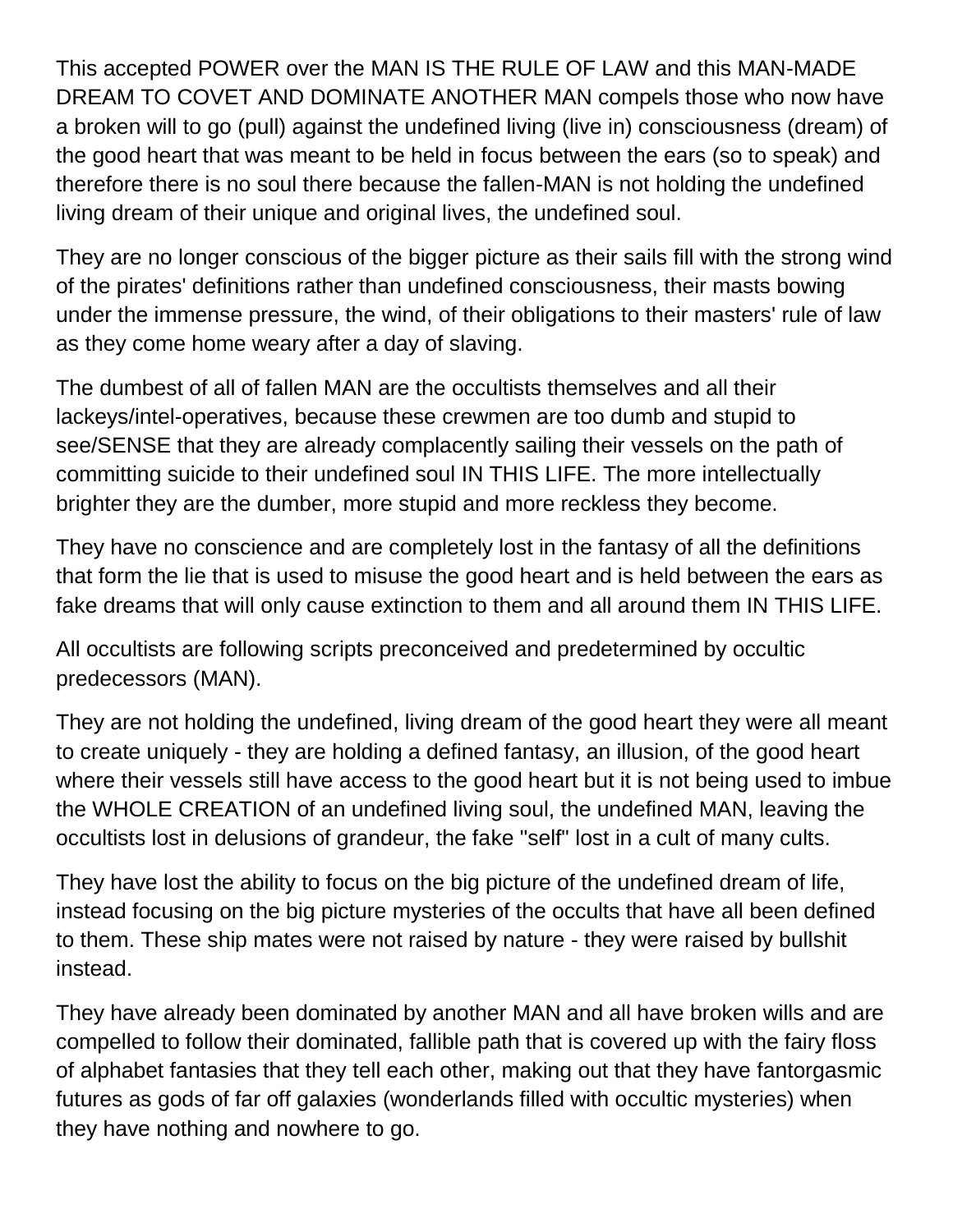The illusion of the enormity of their power over the slave system beneath them does not translate to the afterlife they imagine. All the luxuries, privileges and exclusivity awarded to them in "The System" is imaginary, fake and they are setting up their lives to meet the eternity of nothing that is death for those who chooses extinction over eternal life, the undefined soul. Their disturbed nature has already destroyed them and has them continue on the path of extinction in this life, dragging others with them.

The moment these lies are dreamt, they are already extinct because the undefined soul has been aborted from their vessel and they are nothing and have nowhere to go as part of undefined reality. There is no living (live in) consciousness held in focus. All they can do is destroy reality (their vessel) and be destroyed in each and every instance they hold the lie as the truth of their reality, along with all those who are lost with them.

The occultists are lost in placebo effects of the illusion of their power that makes them think they are infallible making them forget that they already are of disturbed nature and are fallible and are disturbing nature with their shattered dreams, shattering the wholeness of MAN'S undefined consciousness, the good heart, all around them. The big picture of reality has been forsaken. They love the big picture of fantasy more.

A conscious MAN does not have a disturbed nature because a conscious MAN is the wholeness of nature, does not disturb nature and does not do harm. The wholeness of nature is the BIG PICTURE of MAN'S living dream of life held in focus which can ONLY happen when children are brought up by undisturbed nature with no other MAN inside their heads defining what they sense of reality around them.

All those on the false freedom, consciousness, "all is one", guru path support the rule of law because it is the rule of law that gives them the complete blueprint of their fake persona "self"-centered in their status and the trinkets that support their status of "self" for "self" (what's in it for "me") because the rule of law is the occults of disturbed nature that is the slave system of all those fake "self's" trapped in the occults serving "self" for "self".

It's my consciousness, my path to the next life, my New Earth, my freedom, my land, my home, my money, my rights, my opinion, my truth, my sovereignty. All of it is fake because it is all about the fake "self".

This is why the Love For Life insights that we share about this "self" obsession and how the inculcation of the occults really work are so heavily blocked in "alternative" and mainstream media, Facebook, internet, YouTube, etc, because all social media, alternative movements, etc, are all of the rule of law because the rule of law is a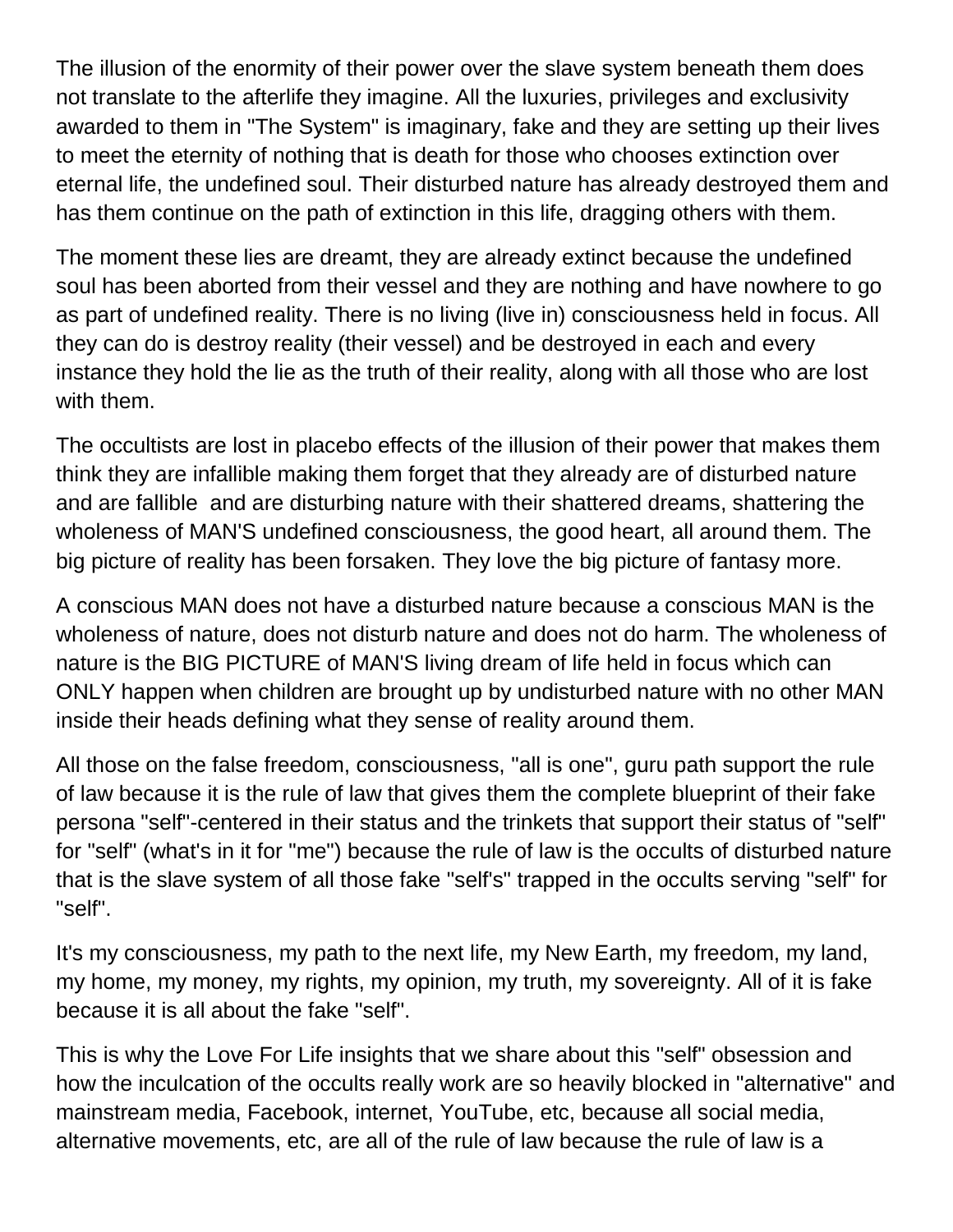preconceived, predetermined script of "self" for "self" to perform and is MAN'S disturbed nature believing that the imagining of "self" is real when it is ONLY the dream of another MAN to covet every child appearing in the womb and dominate them all, to be in another MAN'S head, and the occultists worship this disturbed nature.

Who wrote the story of Superman for everyone to believe in and perform? Who wrote the story of "The System" for everyone to believe in and perform?

When we serve "self" we need the rule of law because it is the "self" that claims ownership that needs the rule of law to protect that ownership. Everyone still trapped by the "self" defaults to "The System" because they need the rule of law for them to play out this game of "self" as victim to the "self" and the "selfs" of those around.

To perform the "self" of Superman, a child needs the "self" of Metropolis and the "self" of Lex Luther and all the other "bad guys" to bring the "self" of Superman to life in a performance of "self" obsession.

Without Metropolis and Lex Luther to bounce off, and everything else of the big picture of Superman, the "self" of Superman cannot come "alive" and be performed in the child's imagining. For the "self" of Superman to come alive, the child has to keep defaulting to the big picture story (his-story/her-story) of superman where Lex Luther, and Metropolis are located, for the child's Superman to be brought forth from the dead of fantasy/fiction and be performed on the stage of the fantasy of Superman. The same with Alice in Wonderland, Batman, etc.

Our "selfs" need the backdrop, scenery and props of "The System" in order to perform as the "self". Without "The System", our "selfs" have nothing to bounce off. Everyone trapped in the "self" obsession of their freedom keeps bouncing off "The System" because the freedom of their "self" only pretends to exist in the fantasy of "The System". They are not already living and being the undefined freedom outside "The System".

Without the rule of law of Superman, there would be no "self" of Superman for the child to perform because everyone needs to agree to play the part of their "self", to be of the agreement of the cast performing on stage because it is all staged and without the other characters on stage, the child would be left alone in the Superman costume. The rule of law binds everyone to the cast because everyone is under the cast, the shadow, of the rule of law to perform the scripts of the characters of the "selfs" that were defined for each of them, overseen by the rule of law and administered by the directors, producers, writers, etc.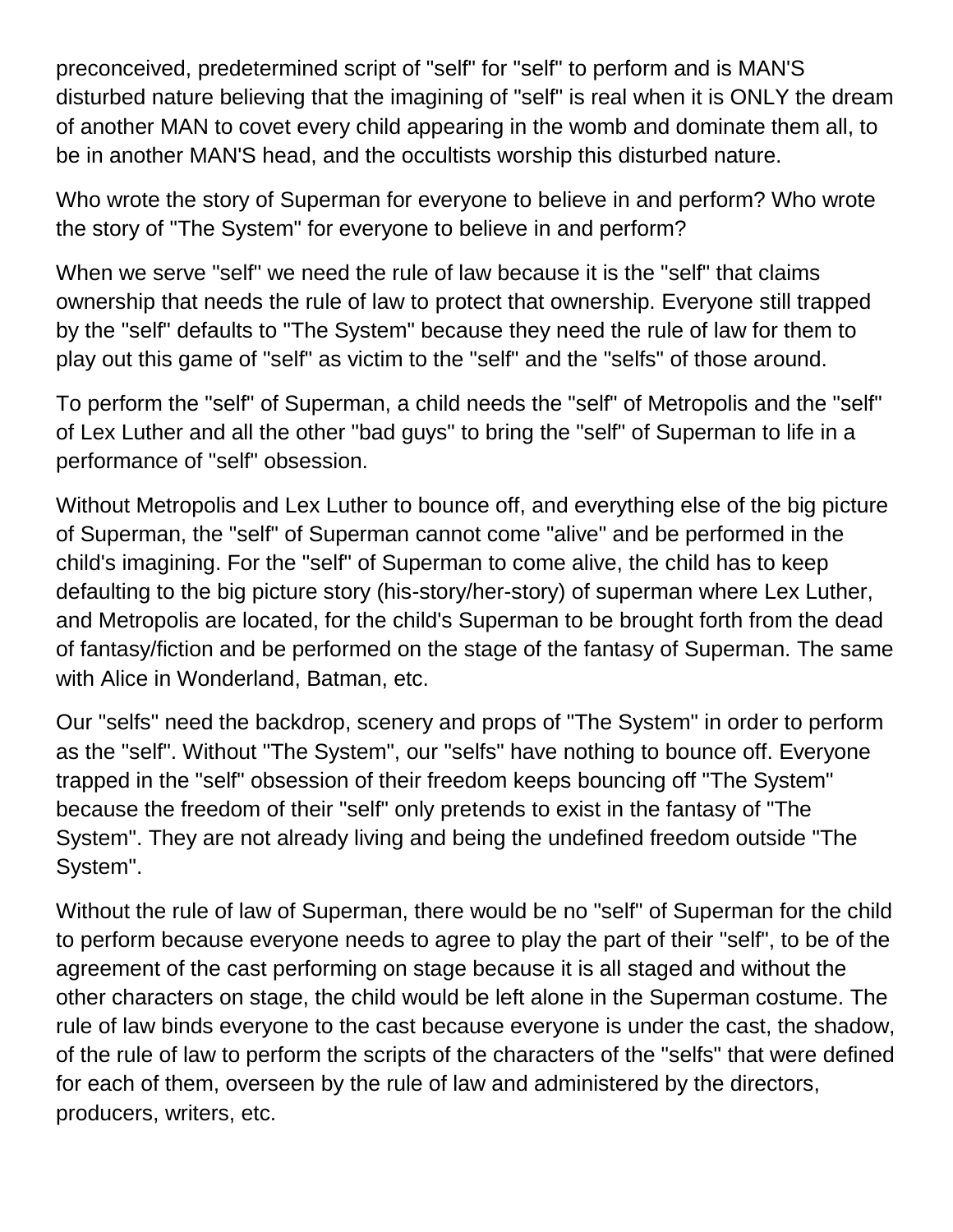The story of Superman was preconceived and predetermined before the child appeared in the womb. This is why Fakebook is full of self-obsession where everyone bounces off the "sefl" of other people's fake freedom that was defined for them before they appeared in the womb with none of them practising being outside "The System" here and now.

Their gardens are in "The System", their discussions are in "The System", their religions with my Jesus, my Buddha, my Allah are all in "The System".

"The System" is full of men and women practising being in "The System" every day. None of them are practising true freedom, consciousness and walking away from "The System" in this life. No matter what sentiments of the good heart they express, they are all defaulting to "The System" under proxy because they all have broken wills that have them perform the fake fairytale of "The System", the "self" under "name", predetermined and preconceived for all of them. They are all completely lost.

Under the fantasy of the "Commonwealth of Australia", the "self" is of "The Crown" because it is privatised, a split of fantasy from undefined reality embalmed with a fake "self', the WORD, hence why the "NAME" of the word is privatised.

The "self" that is the "Commonwealth of Australia" is owned and copyrighted under the "self" of "The Crown", the administrators of the originator of the dream of "The System" where the "self" of the "Commonwealth of Australia" and the "selfs" of all the citizens of the "Commonwealth of Australia" are bouncing off the performance of the "self" of each other, by default and proxy, under the scripts of the rule of law of "The Crown" overseeing (over the seas, the vessels sailing on the seas of the "Commonwealth of Australia") the rule of law (the scripts) of the "self" of many "selfs".

Without "The Crown" and its rule of law, there would be no BIG-PICTURE fairytale and no preconceived and predetermined scripts for anyone to enter "The System" and perform a fake "self" for a whole lifetime. This is why every child appearing in the womb is kidnapped by these occultic driven pirates to be educated.

Without the intellectual property copyrighted (RIGHT OF COPY - the "self", the script of "self" already preconceived and predetermined for its performance on stage), none of the scripts of the "Commonwealth Of Australia" fairytale could be performed day in, day out, from birth certificate of the "self" to the death certificate of the "self" when the vessel of the "self" has finally been retired, with or without a plaque. The character in the story of "The System" has passed its use by date.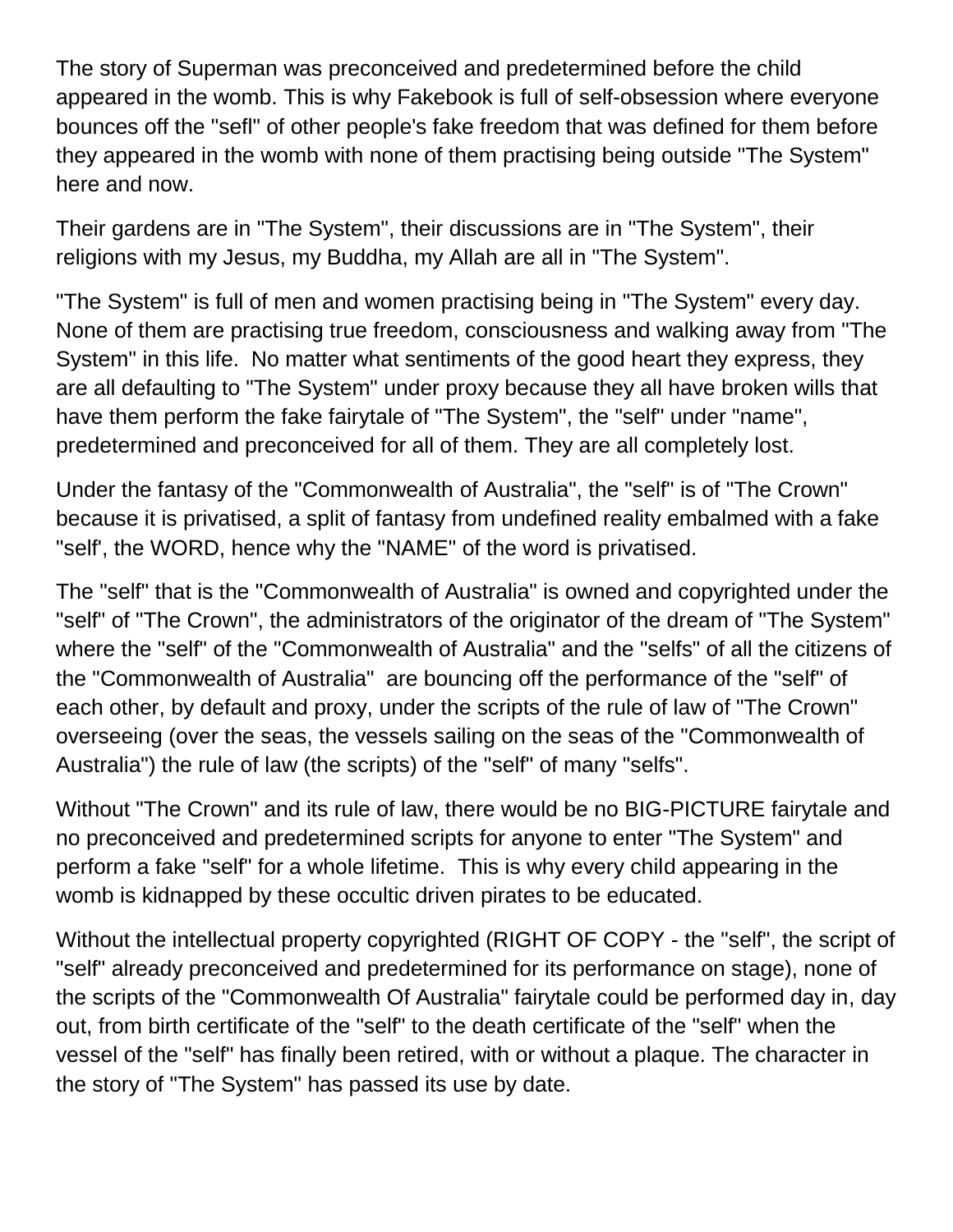Everything thing of "The System" has a "self" in the "Commonwealth Of Australia", the car, the bike, the road, the home, the suburb, the city, the park, the food, the water, the messiah, the saviour, the holy book, etc, etc, etc,..............................

All "selfs" in "The System" are re-presenting all the "selfs" of "The System" in one big cauldron of "Self"-Obsession alphabet soup.

One ring (dream) to rule them all.

One is monotheism, centralisation, capitalism, free-enterprise, socialism, communism, etc. All are underneath the ONE dream, the ONE MAN, the supreme dictator of them all. To call forth "Jesus" or "Allah", etc, or any holy book, you can ONLY default to "The System" of slavery, a prison, to bring them forth and bounce off these scripts of fantasy by proxy. At all times, before, during and after those who call out "Jesus", "Allah", etc, remain as slaves in "The System". It's all ONE big picture prison of enslaved MAN ruled by "self" - Woolworths, Coles, Aldi, Bunnings, Kmart, McDonald's, republican, democrat, Christian, Muslim, Buddhist, atheist, new ager, scientist, engineer, educator, lawyer, barrister, judge, Australian, American, Brit, etc, etc,

If only a few read the Love For Life insight work, that will be enough to sense the big picture and turn the tide of extinction in this life, if the good hearts are willing and imbuing their vessel.

Waking up, freedom, consciousness, etc, is no longer a battle of "self" for "self", over "self". "The "self" is no longer on a journey towards freedom, truth, peace, joy, abundance, consciousness, etc, as this is ALL FAKE too.

It is about a complete withdrawal from all of this "self"-obsession, a letting go, letting go letting go, a walking away, walking away, walking away to undo all the damage of the disturbed nature of "self"-obsession that undoes ALL our ties to the ocCULTs, "The System", IN THIS LIFE.

No MAN can save another MAN from extinction. All we can do is set the living (live in the dream of undefined Kindom) example and be the mother and father bear to the cubs so that they see/SENSE the example of undefined MAN who no longer lets the rule of law dominate in the head because undefined MAN senses the difference between fantasy and reality, between defined and undefined, between truth and lies, between domination and freedom and always goes where truth (do no harm) takes them.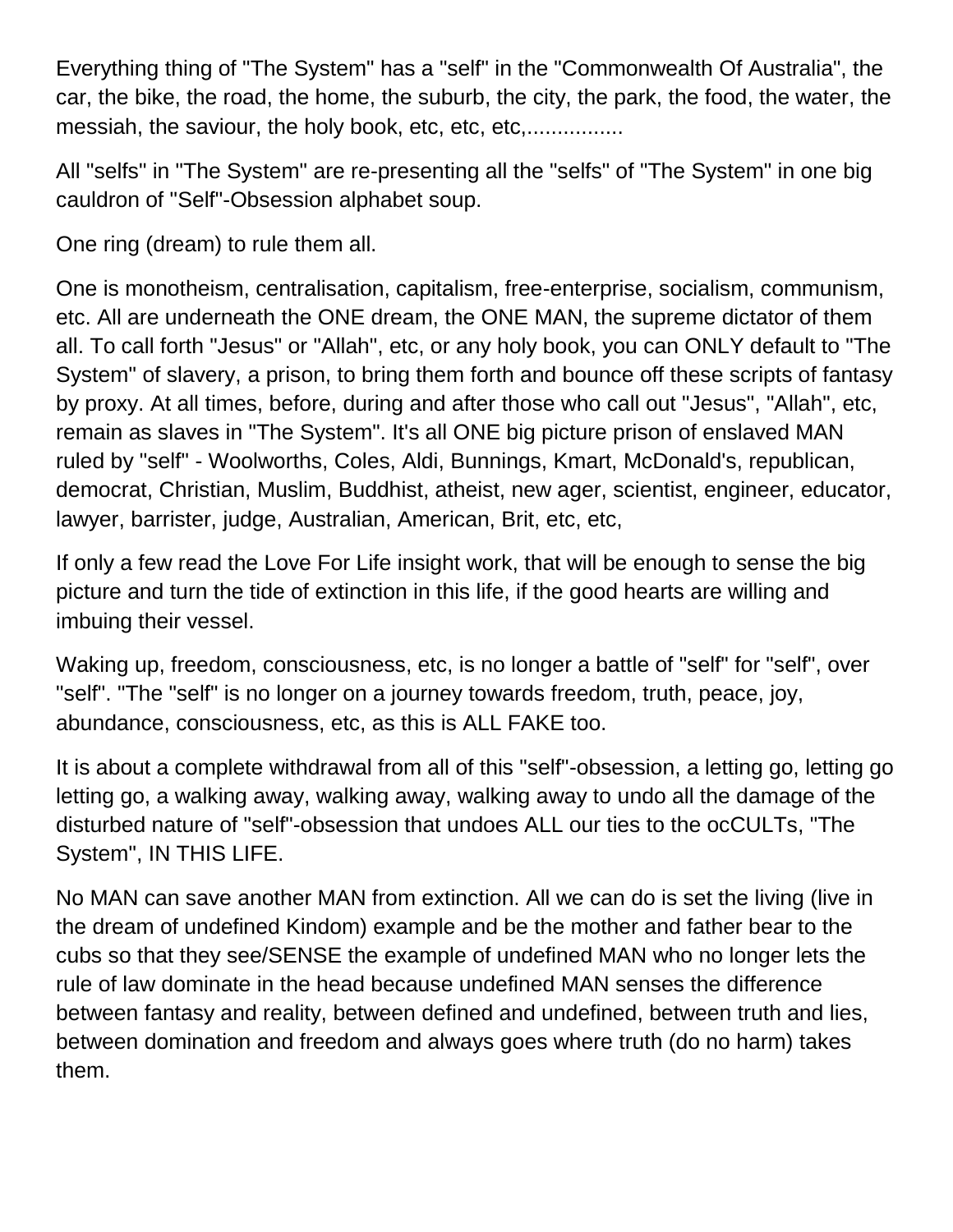All else will be a landslide all across earth into extinction in this life and all those Pirates of the Caribbean Johnny Depp look alikes so rife through the alternative, freedom, consciousness, disclosure, etc, movements will be gone with it.

Disturbed nature is only held in focus between the ears and houses the fake persona. When you have Kindom between the ears, you are not in Kindom, you, as the "self", are in a cult of Kindom that has been defined for you when you went shopping in the supermarket of choice in "The System"...... with trolley in hand...... "Oh, I'll purchase this Kindom dream from aisle 7 row 4".

Kindom is undefined and is all around.

Kindom is the co-creation and expansion of MAN inspired by the undefined, do no harm, good heart.

Kindom is not centralised as thoughts of Kindom in your head because that is still the domination of alphabets thoughts in your head sailing the vessel. The pirates are still at the helm, each crewman being a digital tower receiving and transmitting definitions of disturbed nature in a relay of other digital towers that form the crewmen of the pirate ship that sails the vessel of "The System" on the seas of fantasy that is an undetected whirlpool sucking everyone into extinction IN THIS LIFE.

The beast of the mark of the beast is the branding of the disturbed nature of the MAN and the "name" of the disturbed nature is the "Name" of the beast, the "self", working in the creation of extinction IN THIS LIFE.

A MAN who does not end at the surface of the skin does not have a disturbed nature. It is only the defined MAN under the "Name" that is defined as ending at the surface of the skin and where everything that makes up the fake life of the captured vessel ends at the "NAME" of the centralised MAN, the beast, that is disturbed nature of a shattered reality where MAN is no longer sensing undefined nature all around as undisturbed MAN because undisturbed MAN IS the WHOLE of nature, earth, CREATION.

The undefined soul that is God (MAN) created the food forests (so to speak) and not the other way around. It's in how "you" are dreaming here and now where all the real power of "your" creation, "your" real life, is being played out. The true path has no one day, if only, but if we could just...., etc, etc. It's only doubt and uncertainty that keeps us apart from "our" true power for co-creating paradise as this life, here and now.

If we are not already holding the undefined dream of paradise here and now in present sense and living and being this dream of MAN'S life, then paradise will never be found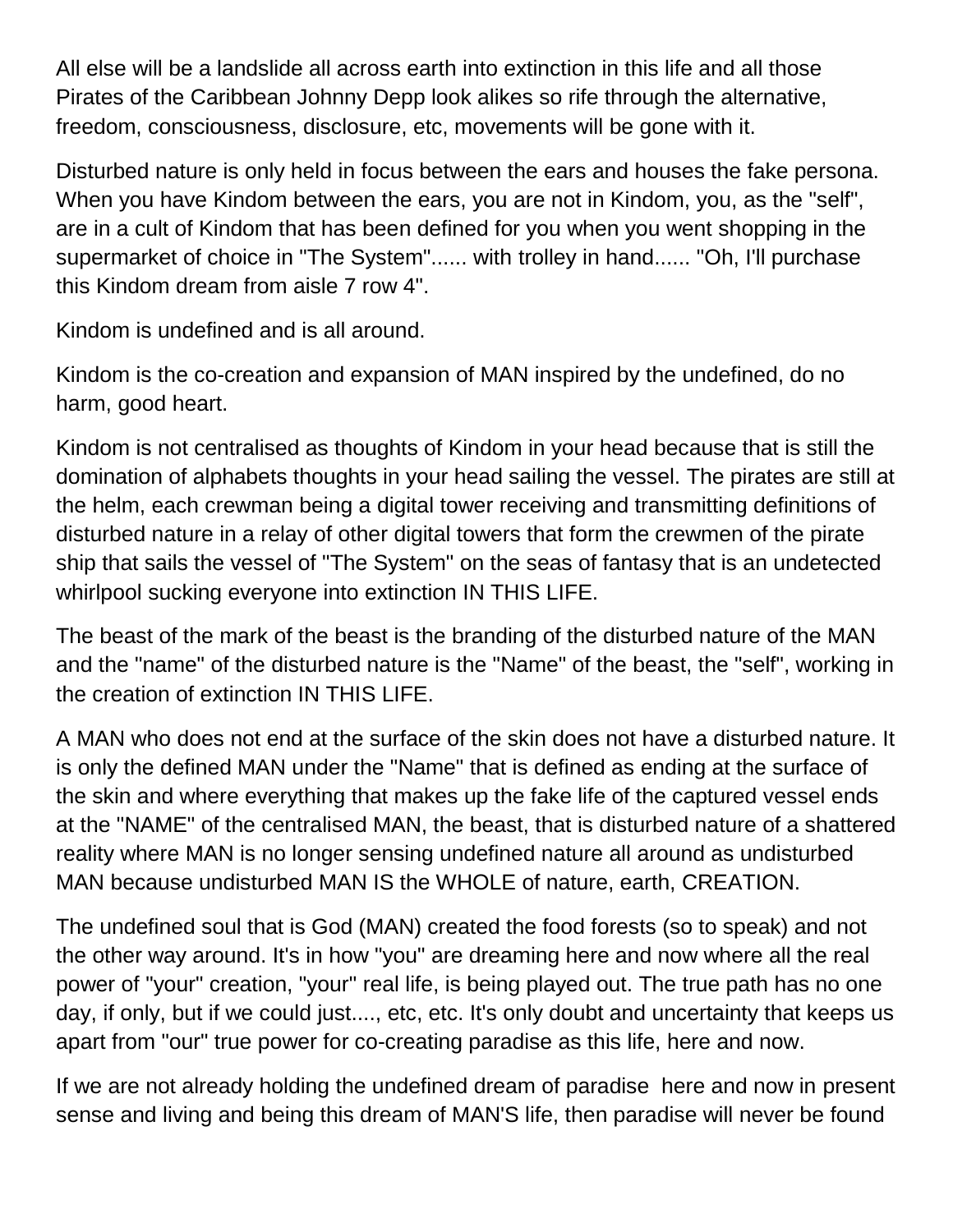to be experienced in this life no matter where one journeys across Earth forevermore and no matter how hard one toils for such a dream in this life.. :)

Just keep moving away from them, the lost/fallen, and don't be like them, lost in emotion (trauma/fantasy/illusion/delusion). We are not here to save anyone. We can only provide the living example and share truths/insights however possible. And we tend to agree with many that it is quite possible that most will go down with the Titanic ("The System") and never realise they have already gone forevermore. :)

"You will continue to suffer if you have an emotional reaction to everything that is said to you.

True power is sitting back and observing everything with logic.

If words control you that means everyone else can control you.

Breathe and allow things to pass."

## Bruce Lee

[https://scontent.fsyd3-1.fna.fbcdn.net/v/t1.0-](https://scontent.fsyd3-1.fna.fbcdn.net/v/t1.0-9/46479888_1938375582944152_40132835838787584_n.jpg?_nc_cat=109&_nc_ht=scontent.fsyd3-1.fna&oh=f8f0ff8a463fce635be348d47b557e82&oe=5C6CAC0F) 9/46479888 1938375582944152 40132835838787584 n.jpg? nc cat=109& nc ht=s [content.fsyd3-1.fna&oh=f8f0ff8a463fce635be348d47b557e82&oe=5C6CAC0F](https://scontent.fsyd3-1.fna.fbcdn.net/v/t1.0-9/46479888_1938375582944152_40132835838787584_n.jpg?_nc_cat=109&_nc_ht=scontent.fsyd3-1.fna&oh=f8f0ff8a463fce635be348d47b557e82&oe=5C6CAC0F)

continued here:<https://www.facebook.com/arthurcristian/posts/10217576351428704>

----------------------

## Paul McIlwraith

We need to come together because that's the easiest and most effective way to tell everyone the latest lie.

----------------------

# Arthur Cristian

Unless one has put in the real effort of walking-the-talk or has been provided with the full support to put the effort in to grasp and fully comprehend the big picture of reality and be able to naturally hold the big picture of reality in focus, setting the natural example by doing it, being it, all of their waking life, all the many, tiny details of the looking good hearted sentiments, continue to act as numerous blind spots that are voids of unconsciousness (MAN'S disturbed nature) housing the e-go of the fake persona still driving and dominating the vessel of defined consciousness, freedom, truth, lifestyles, etc.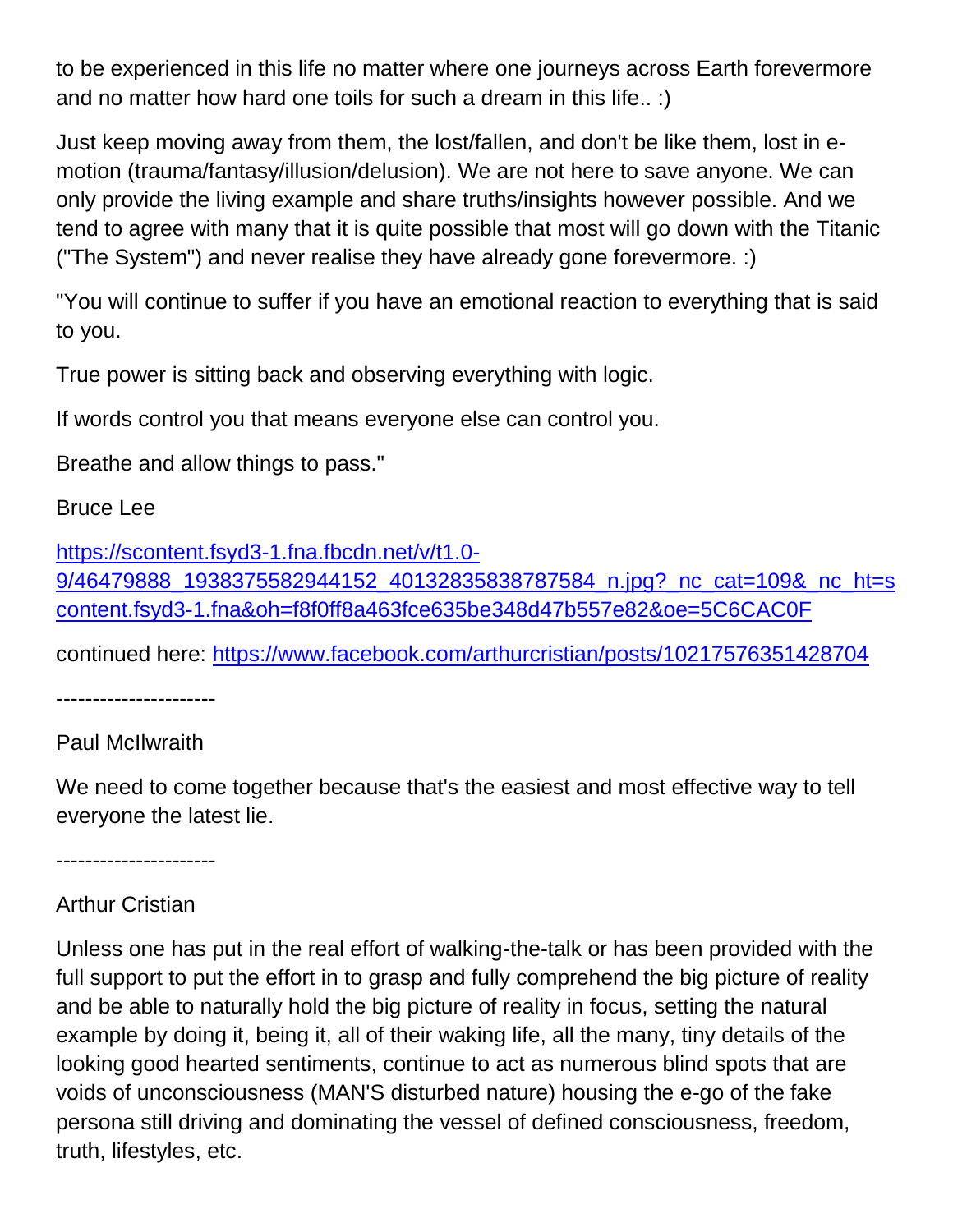The e-go ("self") of the collective egregore (The Hive Mind Of "The System" Collective Under The Complete Power And Control Of The Queen/King Of All Drones/Unconsciousness) is still in full control of the helm and demons (e-motionally energised man-made thought forms) galore will keep rushing in and out of the hive mind of the e-go as they are called forth by the unconscious, still deeply traumatised with broken wills and unable to maintain calm control over what is going on in and of them.

# HELL IS ONE SERIOUSLY FUCKED UP IMAGINARY PLACE

The victims still believe the consciousness of the e-go is their consciousness, the living dream of MAN'S unique, original soul.

They all remain demonically possessed and are completely oblivious to this fact and they will not be able to handle full-responsibility for everything they think, feel (emotions and all) and do. With "self-obsession", these deeply disturbed natures of MAN will continue setting up victim mentalities and keep playing out placebo games with Stockholm syndrome outcomes to justify their victim status.

SELF-FULLING "SELF-OBSESSION" will destroy everything of the Kindom dream they are holding somewhere buried amongst all the piles of unconsciousness/shit (sabotage) they still live out of and worship as their God - the e-go continues to reign supreme.

Everything we are doing in our system lives, driving the cars, operating machinery around young children, erecting digital towers, sending our children to school, building toxic dwellings, eating processed food, forming councils and eco-friendly-but-stillsystem-based communities, etc, etc, etc, is all the e-go bringing everything of "The System" with us into the Kindom dream so that we end up just setting up another system.

To us, the Kindom MUD-ROOM (THE STEPS OF KINDOM 2005-2006) is critical in its powerful application to assist in the real healing required for everyone who dreams to enter Kindom in this life and be able to stay there (so to speak), holding the living undefined dream of MAN/Kindom) as their undefined soul.

This means

NO DRUGS (social or big pharma)

NO BOOZE

NO CIGARETTES OR SMOKING MARIJUANA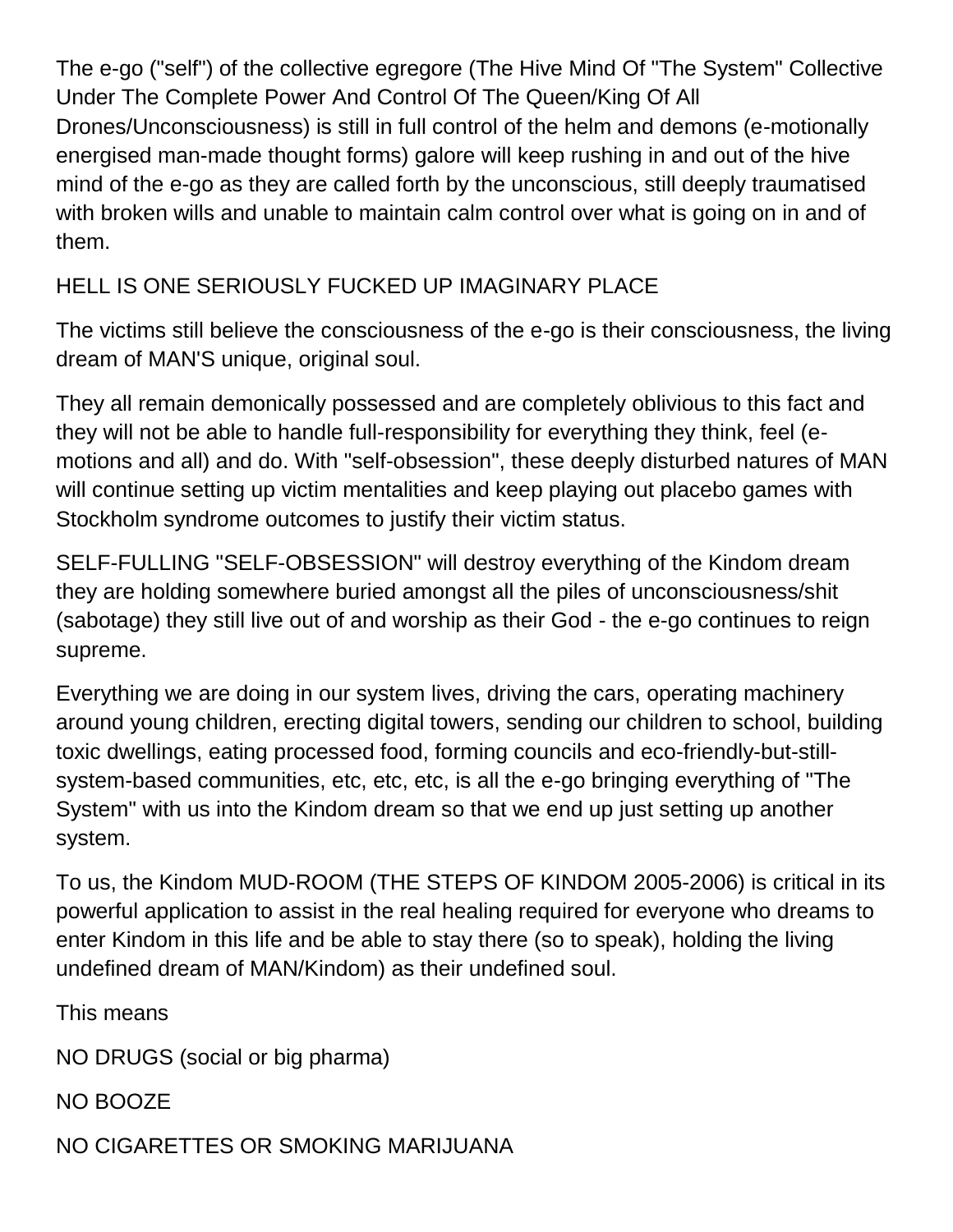# NO KILLING FLESH AND BLOOD CREATURES AND EATING THEIR COOKED FLESH AND DAIRY PRODUCTS

NO PROCESSED FOOD

ETC

ETC

ETC

If they want to still eat meat, then they hunt and kill the creatures and eat it raw just like all other predatory animals/creatures do but Kindom is NOT about this.

Coming out of "The System" after intensely practicing the re-presentations of defined reality, the unconsciousness, instant by instant, this deeply ingrained and robotic repetition of system lives and lifestyles, habits, interests, etc, will continue to do harm to reality, to brothers and sisters all-around them, because their "SELF-OBSESSION" that is the unconsciousness that has become them since early childhood, the e-go, continues to drive the vessel of a conditioned drone, and be seen heading into ongoing "STATES OF MAYHEM" in a vast variety of ways.

THEY STILL LOVE THE CHAOS with its controversies, dramas, justifications, validations, etc, etc...

They are not yet able to hold a BIG-PICTURE of undefined reality and from there, always be able to naturally sense the intentions of others close to them, and from afar, and therefore, they will not be conscious of the harm they will keep supporting, condoning, acquiescing and complying to, the chaos of their devotion to mayhem, while their e-go is still completely running amok between the ears.

Kindom needs strong men and women who are able to hold the dream of the big picture of Kindom even as we use "The System" to get out of "The System", watchdogs who will sense if we are getting complacent and wanting to keep just a little bit of "The System" which means bringing in ALL of "The System" and who do not have any doubt about pointing this complacency out and reminding everyone of the focus of Kindom and do no harm.

From a FB PM - a reply made today.....

You are still in your fucking head where the e-go maintains full control over the helm of your vessel.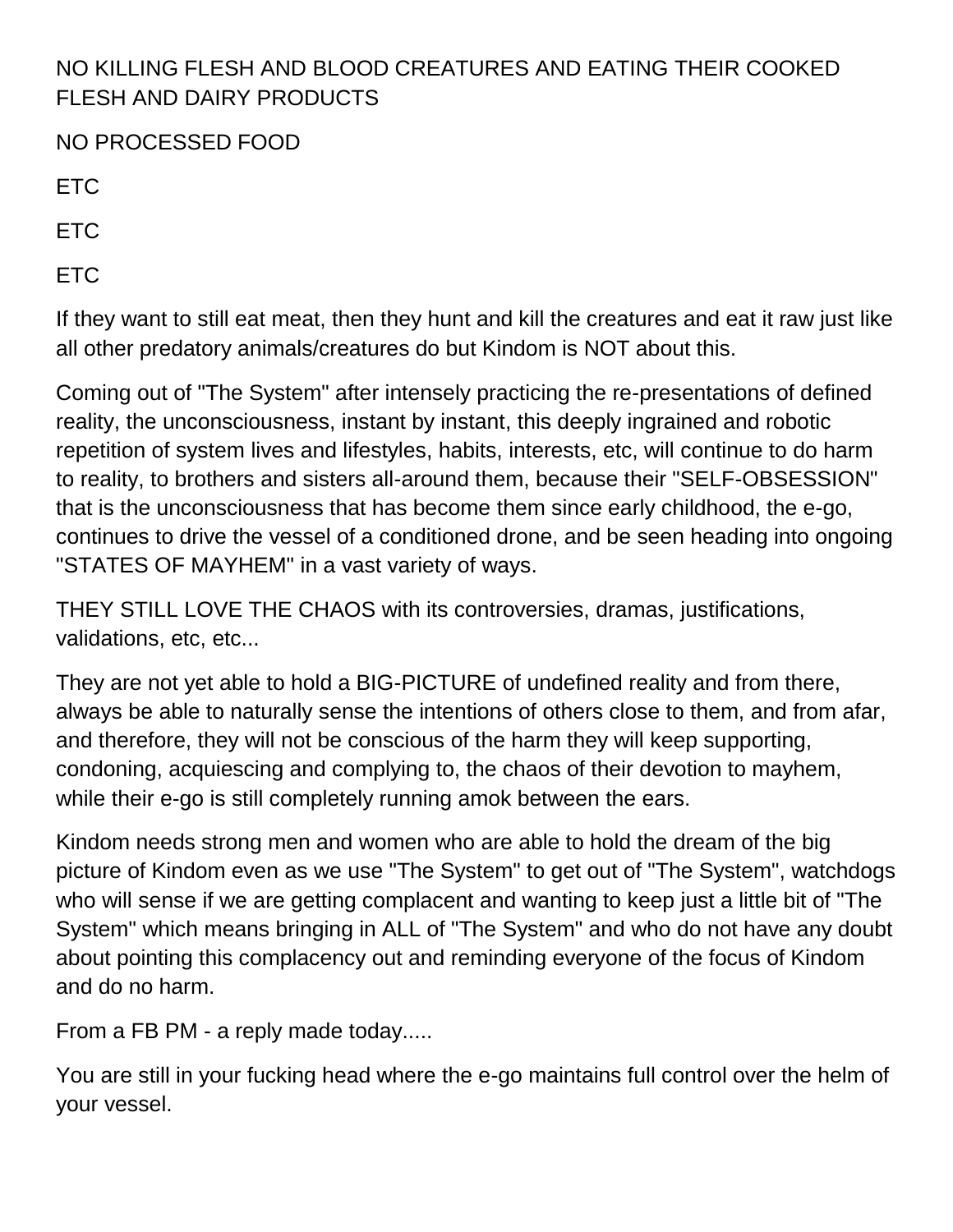Every time you indulge in the e-go (intellect/mind) you will feed it with your life-energy which will continue to drain almost all of the life energy your vessel creates and holds so that you are regularly left with nothing and fall flat on your face (so to speak).

While this goes on you will continue to go against the conscience of the good heart, and therefore the trauma of eating and drinking and smelling cooked/processed food, including meat, dairy and drugs (mushrooms psychedelics) ingested or smoked or not, will continue to hold you to the confusion of the e-go's (dark-side) paradigm where "The System" and all its demons is still running the helm of your vessel.

Good on you for admitting that you are still in a lot of mess, the confusion, and you will need to step aside from all of this confusion (disturbed nature) and the obsession with the indulgence you still have with eating and drinking confusion (disturbed nature) to make sense of the harm you continue to inflict on the vessel you were gifted to create and expand an undefined soul.

The food, liquid (and smoke if its happening) supply of disturbed nature feeds ONLY the e-go and not the living soul of the MAN, and under such intense pushing and shoving going on, the consciousness of the living soul will continue to be pushed out of the vessel (set aside) until none of it remains there (so to speak) and in its place, the void of nothing real there is filled by the imagination of disturbed nature, living off the fantasies of unconsciousness you still hold which forms the blatant e-go of your vessel's domination.

You have never experienced the discipline of an uncompromised RAW diet over many years to really tell the difference here between unconsciousness (disturbed nature diets) and consciousness (undisturbed nature diets).

From early childhood, you have come from processed food diets of disturbed nature with heaps of tortured animals and their not meant for your bodies dairy products, being ingested most weeks of your life so that you remain an addict in service and in sufferance to the needs and whims of the e-go needing you to continue supplying it with disturbed nature so that it can survive to maintain power and control over your vessel.

Hell is a pretty fucked up place (sanitised) and there you are running your fucked-up ness, the e-go, having sex with a wombMAN who is also lost to serving disturbed nature. You are probably right in saying, as Anastasia in the Ringing Cedars says, sex is meant for the creation of children but, with sincerity and love it can be used to nurture and as a release from the stresses of the hell we are in the same way we still